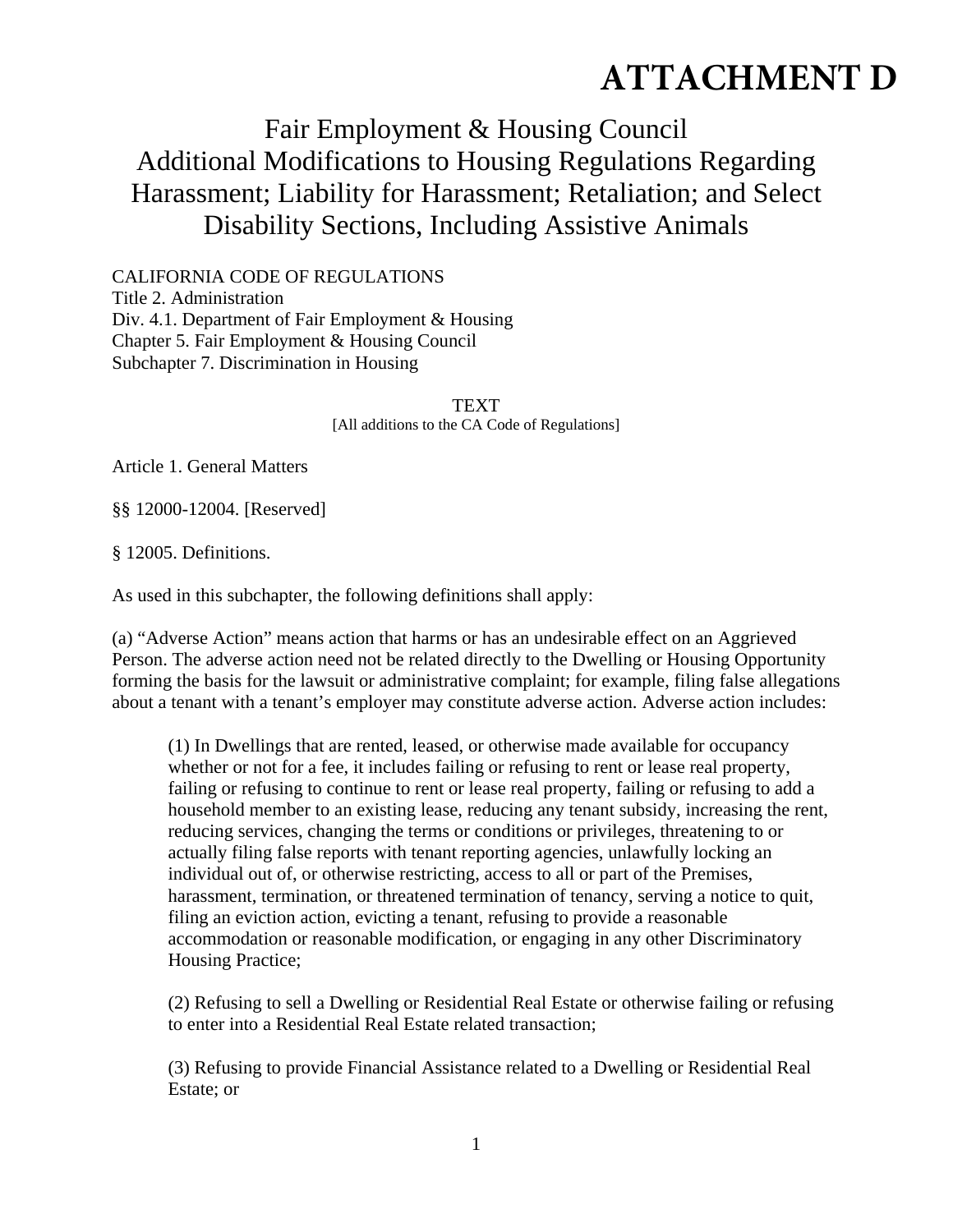(4) Taking other action that has an adverse effect on an Aggrieved Person.

(b) "Aggrieved Person" includes any person who:

(1) claims to have been injured by a Discriminatory Housing Practice; or

(2) believes that they will be injured by a Discriminatory Housing Practice that is about to occur.

(c) "Building" means a structure, facility, or portion thereof that contains or serves one or more Dwelling Units.

(d) "Common Use Areas" means rooms, spaces, or elements inside or outside of a Building that are made available for the use of residents of a Building or the guests thereof. Examples of Common Use Areas include hallways, lounges, lobbies, laundry rooms, refuse rooms, mail rooms, elevators, parking areas, garages, pools, clubhouses, dining areas, physical fitness areas or gyms, children's play areas, recreational areas, and passageways among and between Buildings.

(e) "Complainant" means a "person," as that term is defined by Government Code section 12925(d) or 12927(g), who files a complaint with the department alleging that the person has been aggrieved by a practice made unlawful by any law the department enforces.

(f) "Discriminatory Housing Practice" means an act that is unlawful under federal or state fair housing law, including, but not limited to, housing-related violations of the Fair Employment and Housing Act, the Fair Housing Act as amended by the Fair Housing Amendments Act, the Unruh Civil Rights Act, the Ralph Civil Rights Act, the Disabled Persons Act, and the Americans with Disabilities Act.

(g) "Dwelling Unit" means a single unit of a Housing Accommodation for a family or one or more individuals.

(h) "Financial Assistance" includes the making or purchasing of loans, grants or the provision of other Financial Assistance relating to the purchase, organization, development, construction, improvement, repair, maintenance, rental, leasing, occupancy, or insurance of Dwellings or which are secured by Residential Real Estate, including, but not limited to:

(1) Mortgages, reverse mortgages, home equity loans, and other loans secured by Residential Real Estate;

(2) Insurance and underwriting related to Residential Real Estate, including but not limited to construction insurance, property insurance, liability insurance, homeowner's insurance, and renter's insurance.

(3) Loan modifications, foreclosures, and the implementation of the foreclosure process.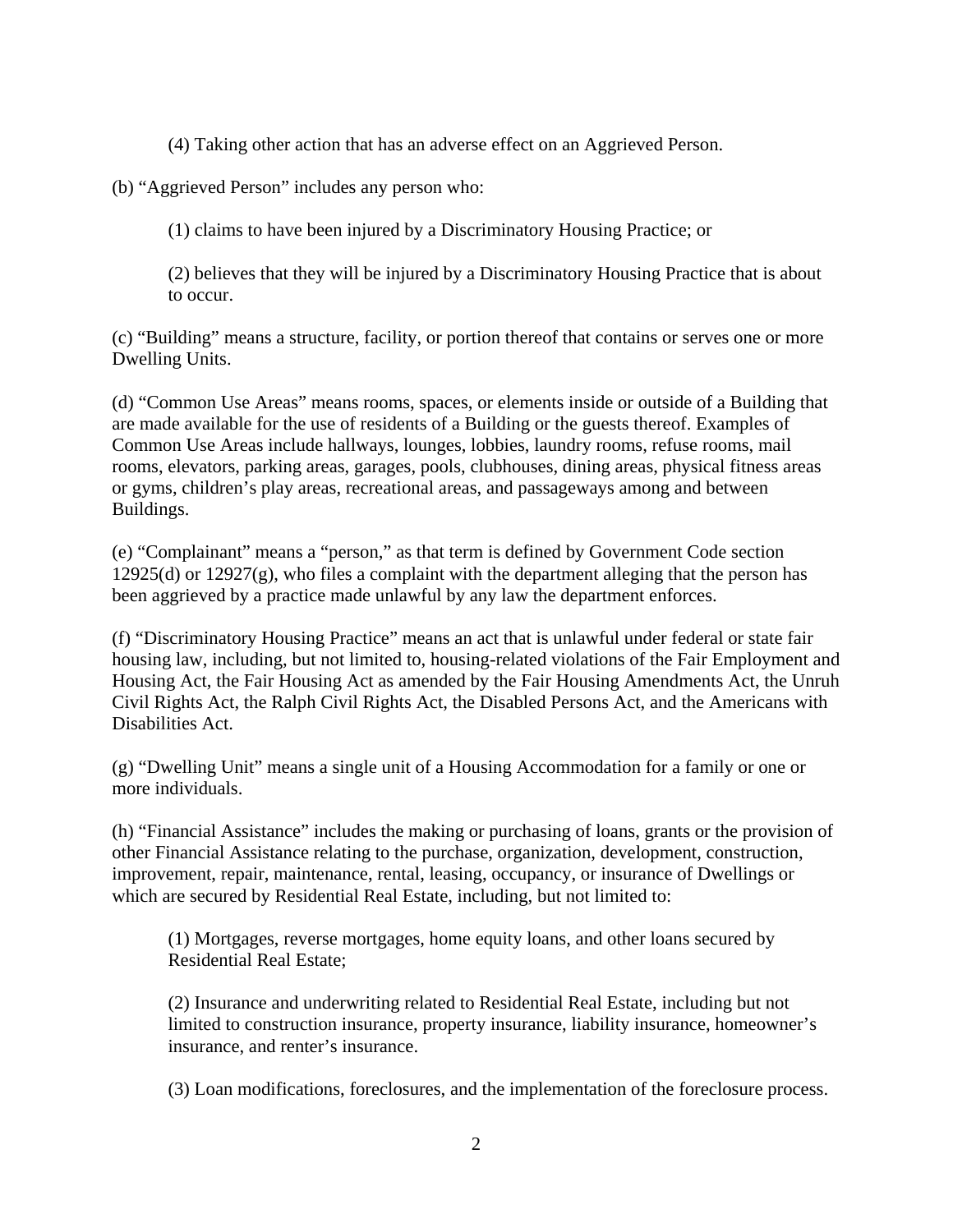(i) "Housing Accommodation" or "Dwelling" includes:

(1) one or more Dwelling Units;

(2) any Building, structure, or portion thereof that is used or occupied as, or designed, arranged, or intended to be used or occupied as, a home, residence, or sleeping place by one individual who maintains a household or by two or more individuals who maintain a common household, and includes all public and Common Use Areas associated with it, if any, including, but not limited to, single family homes; apartments; community associations, condominiums, townhomes, planned unit developments, and other common interest developments as defined in the Davis-Stirling Common Interest Development Act (known colloquially as homeowner associations (HOAs)); housing cooperatives, including those defined under Civil Code 4100(d); rooms used for sleeping purposes; single room occupancy hotel rooms and rooms in which people sleep within other types of Dwellings in which sleeping accommodations are provided but toileting or cooking facilities are shared by occupants of more than one room or portion of the Dwelling; bunkhouses; dormitories, sober living homes; transitional housing; supportive housing; licensed and unlicensed group living arrangements; residential motels or hotels; boardinghouses; emergency shelters; homeless shelters; shelters for individuals surviving domestic violence; cabins and other structures housing farmworkers; hospices; manufactured homes; mobilehomes and mobilehome sites or spaces; modular homes, factory built houses, multi-family manufactured homes, floating homes and floating home marinas, berths, and spaces; communities and live aboard marinas; and recreational vehicles used as a home or residence.

(3) any vacant land that is offered for sale or lease for the construction of any Housing Accommodation, Dwelling, or portion thereof as defined in subdivision (2); or

(4) all Dwellings as defined in and covered by the federal Fair Housing Act (42 U.S.C. § 3602(b)).

(j) "Housing Opportunity" includes the opportunity to obtain, use or enjoy a Dwelling, a Residential Real Estate-Related Transaction, Financial Assistance in relation to Dwellings or Residential Real Estate, land use benefits in relation to Dwellings or Residential Real Estate, or other housing related services and facilities, including but not limited to governmental services.

(k) "Includes" or "including" has the same meaning as "includes, but not limited to" or "including, but is not limited to."

(l) "Owner" includes any Person having any legal or equitable right of ownership, governance, possession or the right to rent or lease Housing Accommodations. This may include:

(1) a lessee, sublessee, assignee, managing agent, real estate broker or salesperson;

(2) a trustee, or receiver;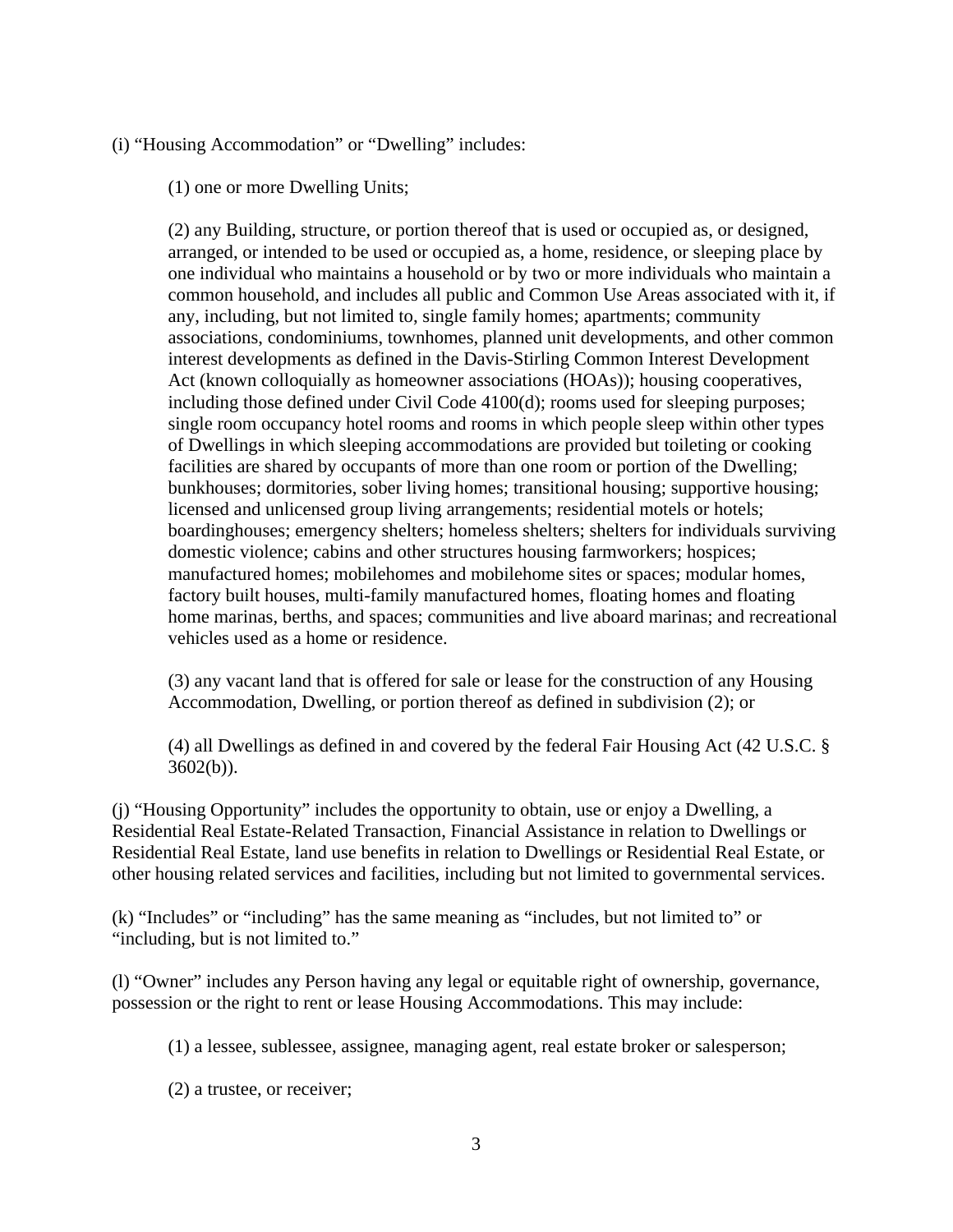(3) any Person that is defined as a "housing provider" in a statute, regulation or government program or that is commonly referred to as a "housing provider" in the housing industry;

(4) the state and any of its political subdivisions and any agency thereof;

(5) agencies, districts and entities organized under state or federal law, and cities, counties, and cities and counties (whether charter or not), and all political subdivisions and agencies thereof having any legal or equitable right of ownership or possession or the right to rent or lease Housing Accommodations; and

(6) governing bodies of the common interest developments.

(m) "Person" includes:

(1) all individuals and entities that are included in the definition of "Owner";

(2) all individuals and entities that are described in 42 U.S.C. § 3602(d) and 24 C.F.R. 100.20, including one or more individuals, corporations, partnerships, associations, labor organizations, legal representatives, mutual companies, joint-stock companies, trusts, unincorporated organizations, trustees, trustees in cases under Title 11 of the U.S.C, receivers, and fiduciaries;

(3) all institutional third parties, including the Federal Home Loan Mortgage Corporation, Fannie Mae, and any other entities that comprise the secondary loan market;

(4) community associations, condominiums, planned developments, and other common interest developments, including those defined in the Davis-Stirling Common Interest Development Act (Civil Code Section 4000, et seq.);

(5) the state and any of its political subdivisions and any agency thereof; agencies, districts, and entities organized under state or federal law; and cities, counties, and cities and counties (whether charter or not), and all political subdivisions and agencies thereof; and

(7) any entity that has the power to make housing unavailable or infeasible through its Practices, including, but not limited to, government entities and agencies, insurance companies, real estate brokers and agents, and entities that provide funding for housing

(8) "Person" shall be interpreted broadly.

(n) "Practice" includes the following, whether written or unwritten or singular or multiple: an action, failure to act, rule, law, ordinance, regulation, decision, standard, policy, procedure, and common interest development governing documents pursuant to Civil Code sections 4340-4370. Practice also includes "practices" as used in 24 C.F.R. Part 100.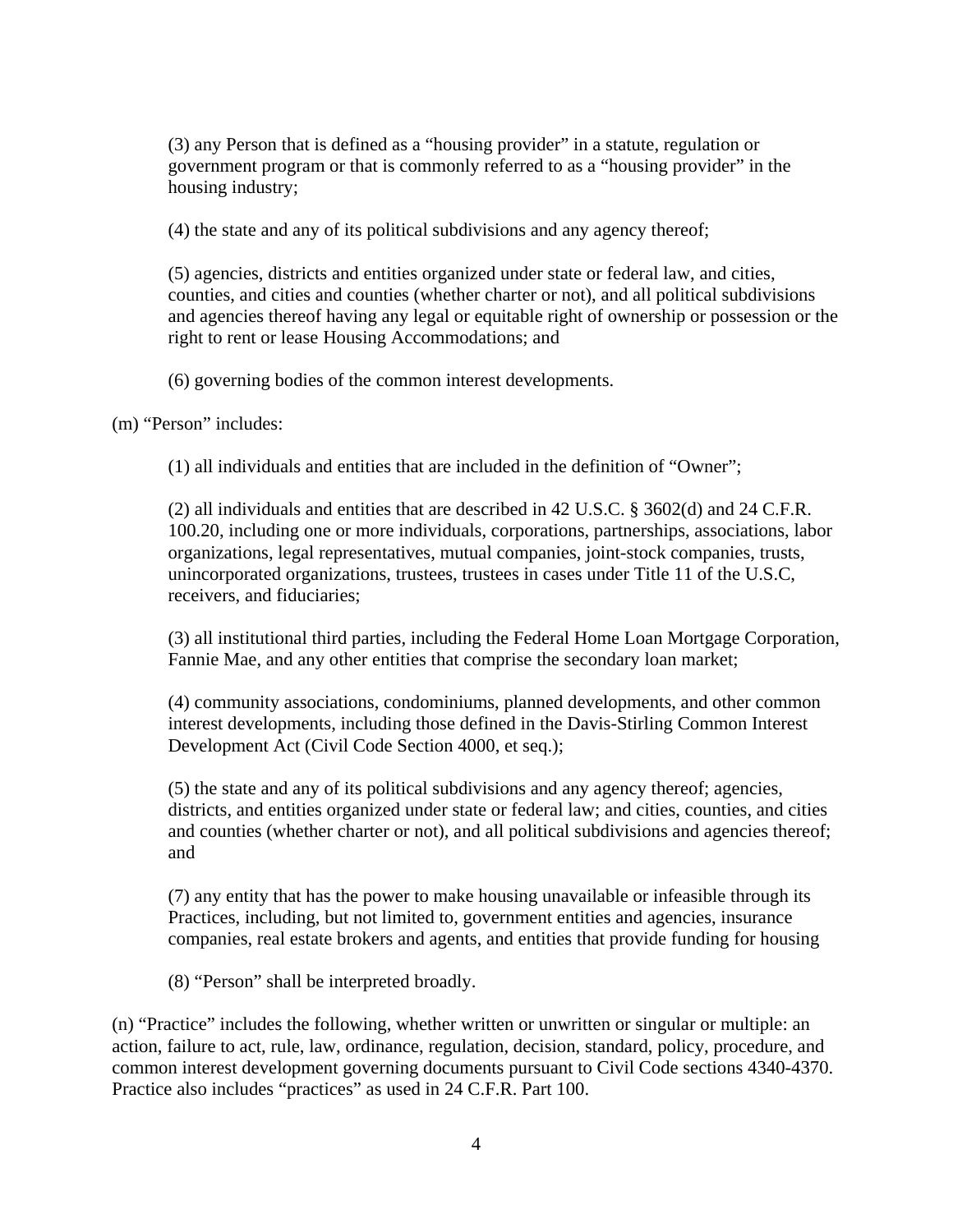(o) "Premises" means the interior or exterior spaces, parts, components, or elements of a Building, including individual Dwelling Units and the public and Common Use Areas of a Building.

(p) "Protected Bases" or "Protected Classes" include race, color, religion, sex, gender, gender identity, gender expression, sexual orientation, marital status, national origin, ancestry, familial status, source of income, disability, age, medical condition, genetic information, citizenship, primary language, immigration status, arbitrary characteristics, and all other classes of Persons protected from discrimination under federal or state fair housing laws, and Persons perceived to be a member of any of the preceding classes or associated with any of the proceeding classes.

(q) "Public Use Areas" means interior or exterior rooms or spaces of a Building that are made available to the general public. Public use areas may be provided at a Building that is privately or publicly owned.

(r) "Residential Real Estate" means all real property, whether improved or unimproved, that includes or is planned to include Dwellings, or is zoned or otherwise designated or available for the construction or placement of Dwellings.

(s) "Residential Real Estate-Related Transaction" includes:

- (1) providing financial assistance; or
- (2) buying, selling, brokering or appraising of Residential Real Estate.

(t) "Respondent" means an entity or person alleged to have committed a practice made unlawful by a law the department enforces and against whom a complaint has been filed with the department or civil action has been filed.

Note: Authority cited: Section 12935(a), Government Code. Reference: Sections 12920, 12921, 12927, 12955, and 12955.8, Government Code.

§§ 12006-12009. [Reserved]

§ 12010. Liability for Discriminatory Housing Practices.

(a) Direct Liability.

(1) A Person is directly liable for:

(A) The Person's own conduct that results in a Discriminatory Housing Practice.

(B) Failing to take prompt action to correct and end a Discriminatory Housing Practice by that Person's employee or agent, where the person knew or should have known of the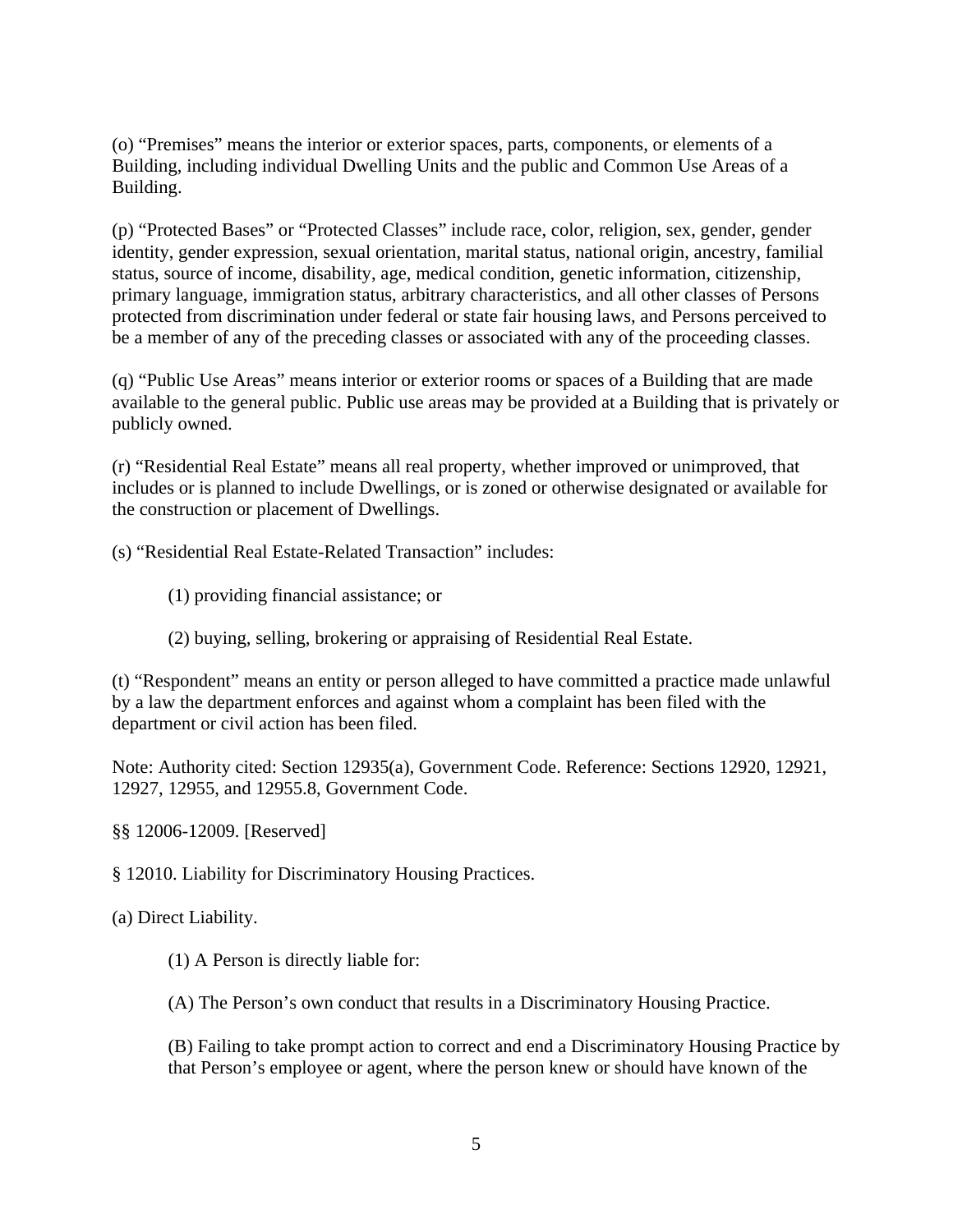discriminatory conduct, including because supervisors, managers, or principals of the person had or should have had such knowledge.

(C) Failing to take prompt action to correct and end a Discriminatory Housing Practice by a third-party, where the Person knew or should have known of the discriminatory conduct and had the power to correct it. The power to take prompt action to correct and end a Discriminatory Housing Practice by a third-party depends upon the extent of any legal responsibility or authority the person may have with respect to the conduct of such third party. The power, responsibility, or authority can be derived from sources including, but not limited to contracts, leases, common interest development governing documents, or by federal, California, or local laws, regulations, or Practices.

(2) For purposes of determining liability under this section, prompt action to correct and end the Discriminatory Housing Practice may not include any action that penalizes or harms the Aggrieved Person, such as eviction of the Aggrieved Person.

(3) An employee or agent may be directly liable for a Discriminatory Housing Practice, regardless of whether the person's employer or principal knew or should have known of the conduct or failed to take appropriate corrective action.

(b) Vicarious Liability. To the extent permissible by applicable California laws concerning agency, and so long as it is not inconsistent with interpretations of agency under the Fair Housing Act, a Person is vicariously liable for a Discriminatory Housing Practice by the Person's agent or employee, regardless of whether the person knew or should have known of the conduct that resulted in a Discriminatory Housing Practice.

(1) Whether liability for a Discriminatory Housing Practice is consistent with agency law is a question of fact. However, a Discriminatory Housing Practice can be found to occur even if it violates an agent's or employee's official duties, does not benefit the agent or employer, is willful or malicious, or disregards the agent's or employer's express orders.

(2) An agent or employee shall be considered to be acting within the course and scope of the agency or employment relationship even if his or her Discriminatory Housing Practice occurs incidental to the agent's or employee's job-related tasks. This includes being on the Premises of a Dwelling for work-related reasons such as conducting repairs.

(c) An Aggrieved Person has a right to raise the Discriminatory Housing Practice as an affirmative defense to an unlawful detainer action.

Note: Authority cited: Section 12935(a), Government Code. Reference: Sections 12920, 12921, 12927, 12955, and 12983, Government Code.

Articles 2-7. [Reserved]

Article 8. Harassment and Retaliation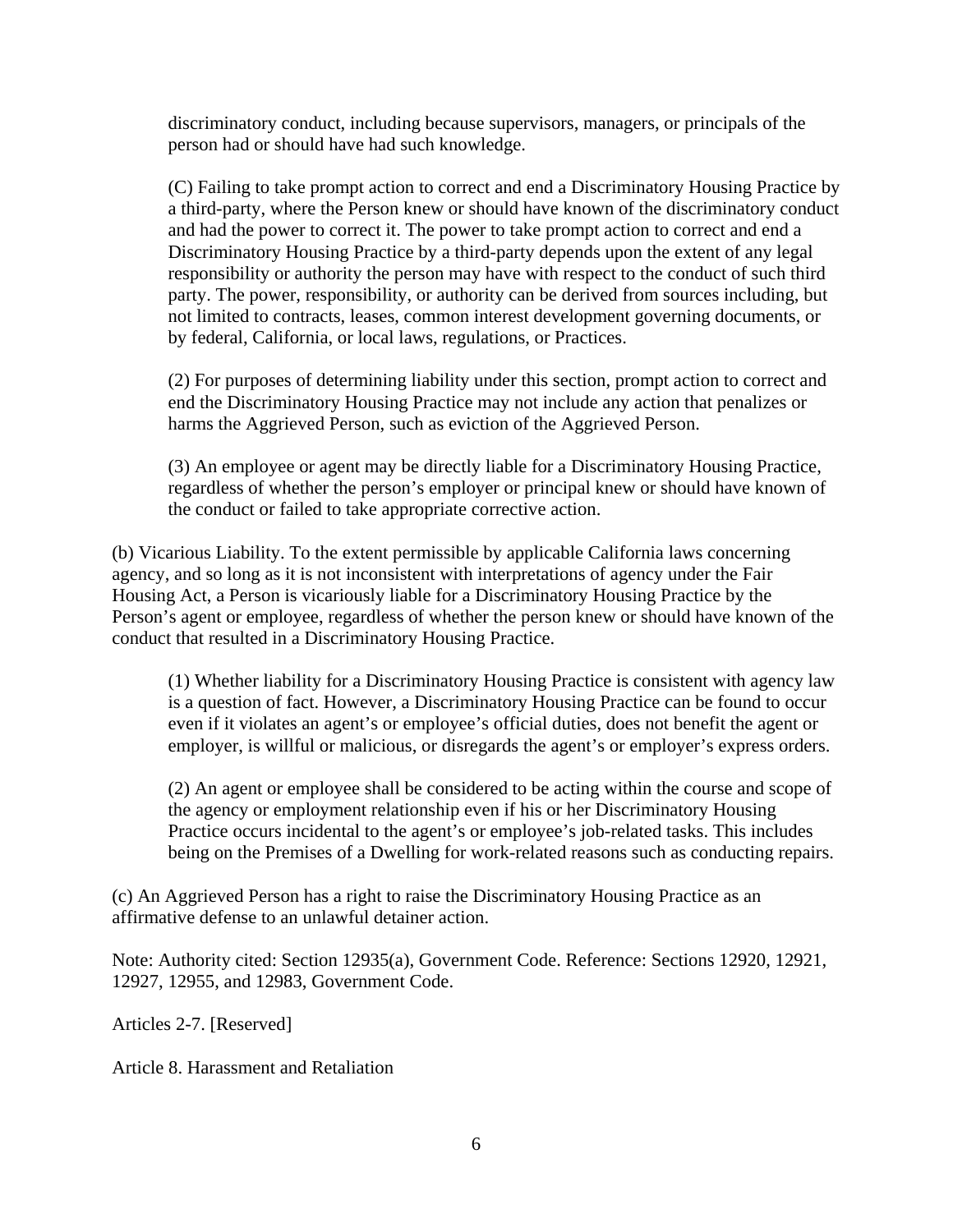## §§ 12011-12049. [Reserved]

## § 12050. Harassment.

(a) General. Quid pro quo and hostile environment harassment because of membership in a Protected Class constitute Discriminatory Housing Practices.

(1) Quid pro quo harassment. Quid pro quo harassment refers to an unwelcome request or demand to engage in conduct where submission to the request or demand, either explicitly or implicitly, is made a condition related to any of the following: the sale, rental, or availability of a Dwelling; the terms, conditions, or privileges of the sale or rental, or the provision of services or facilities in connection therewith; or the availability, terms, conditions, or privileges of a Housing Opportunity. An unwelcome request or demand may constitute quid pro quo harassment even if an individual acquiesces in the unwelcome request or demand.

(2) Hostile environment harassment. Hostile environment harassment refers to unwelcome conduct that is sufficiently severe or pervasive as to interfere with any of the following: the availability, sale, rental, or use or enjoyment of a Dwelling; the terms, conditions, or privileges of the sale or rental; or the provision or enjoyment of services or facilities in connection therewith; or the availability, terms, conditions, or privileges of a Housing Opportunity, or constitute any kind of Adverse Action. Hostile environment harassment does not require a change in the terms, conditions, or privileges of the Dwelling, Housing Opportunity, or housing-related services or facilities.

(A) Whether hostile environment harassment existed or exists depends upon the totality of the circumstances.

(i) Factors to be considered in determining whether hostile environment harassment existed or exist include, but are not limited to, the nature of the conduct, the context in which the incident(s) occurred, the severity, scope, frequency, duration, and location of the conduct, and the relationships of the persons involved.

(ii) Neither psychological nor physical harm must be demonstrated to prove that a hostile environment existed or exists. Evidence of psychological or physical harm may, however, be relevant in determining whether a hostile environment exists or existed, as well as the amount of damages to which an Aggrieved Person may be entitled.

(iii) Whether unwelcome conduct is sufficiently severe or pervasive as to create a hostile environment is viewed from the perspective of a reasonable person in the Aggrieved Person's position.

(b) Title VII Affirmative Defenses Not Available. The affirmative defense to an employer's vicarious liability for hostile environment harassment by a supervisor under Title VII of the Civil Rights Act of 1964 is not available in housing cases.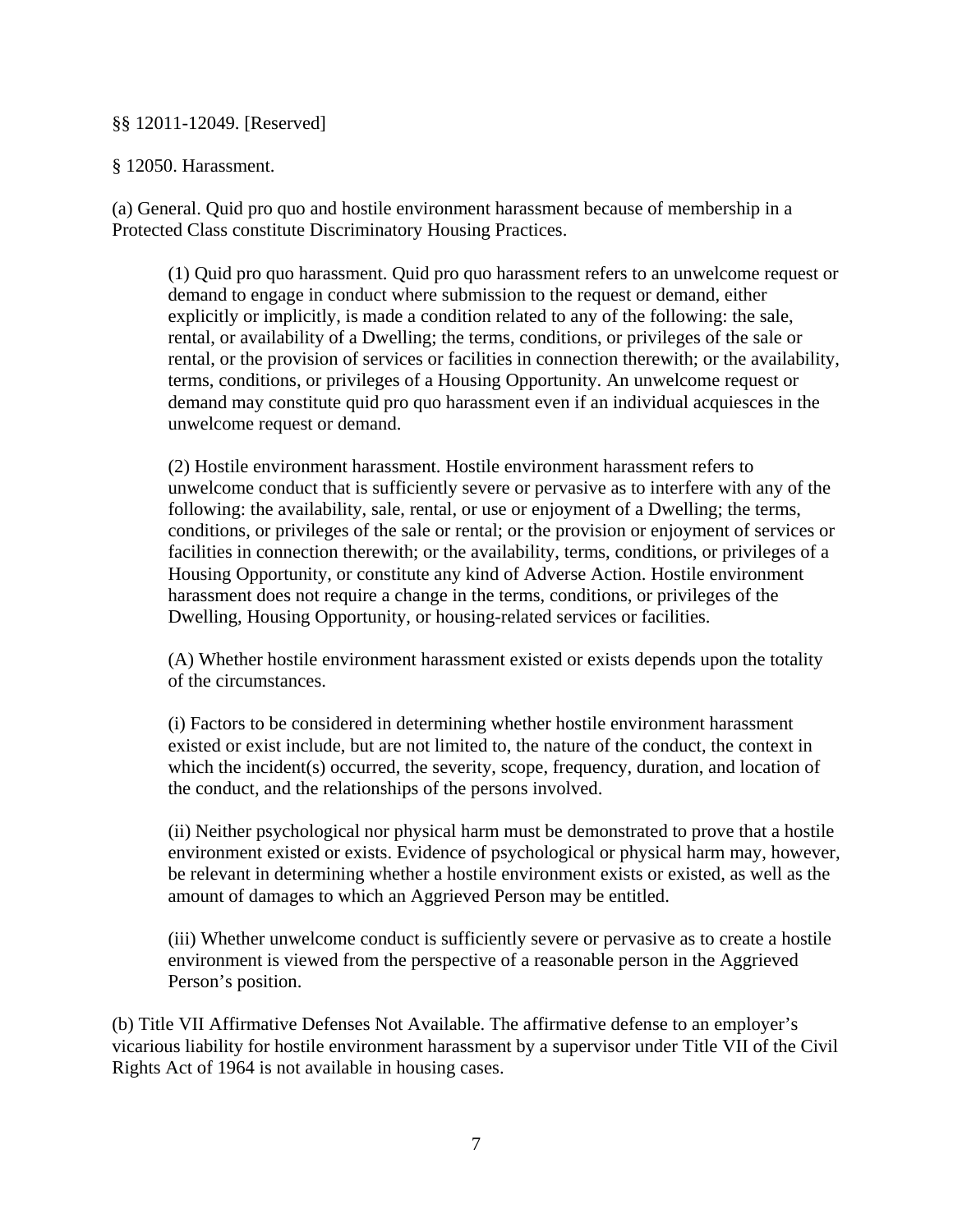(c) Type of Conduct. Quid pro quo and hostile environment harassment in housing can be written, verbal, or other conduct and does not require physical contact. Quid pro quo and hostile environment harassment in housing include:

(1) Verbal harassment, including, but not limited to, epithets, derogatory comments, or slurs;

(2) Physical harassment directed at an individual, including, but not limited to, assault, impeding or blocking movement, or any physical interference with normal movement;

(3) Visual forms of harassment, including, but not limited to, derogatory posters, cartoons, drawings, writings, or other documents related to membership in a Protected Class. Nothing herein shall be construed to contravene the protections provided by Civil Code sections 1940.4 and 4710;

(4) Unwelcome sexual conduct, or other unwelcome conduct, linked to an individual's sex, gender, gender identity, gender expression, or sexual orientation;

(5) Any coercion, intimidation, threats, or interference with an individual's exercise or enjoyment of a Housing Opportunity;

(6) Taking any Adverse Action against a Person in a manner that constitutes quid pro quo or hostile environment harassment, such as representing to an applicant that a Dwelling or Housing Opportunity is unavailable because of the applicant's response to a request for a sexual favor or other harassment;

(7) Revealing private information to a third party about a Person, without their consent, in a manner that constitutes quid pro quo or hostile environment harassment, unless such disclosure is required by federal or state law or permitted by an exception set forth in section 12065(b);

(8) Subjecting a person to conduct constituting quid pro quo or hostile environment harassment that causes any of the following:

(A) any limitation or restriction of the availability of a Dwelling, including the price, qualification criteria, or standards and procedures for securing the Dwelling;

(B) imposing different terms, conditions, or privileges relating to the sale or rental of a Dwelling or denying or limiting service or facilities in connection with the sale or rental of a Dwelling;

(C) the individual to vacate a Dwelling or abandon efforts to secure the Dwelling;

(D) discouraging or denying access to brokerage services;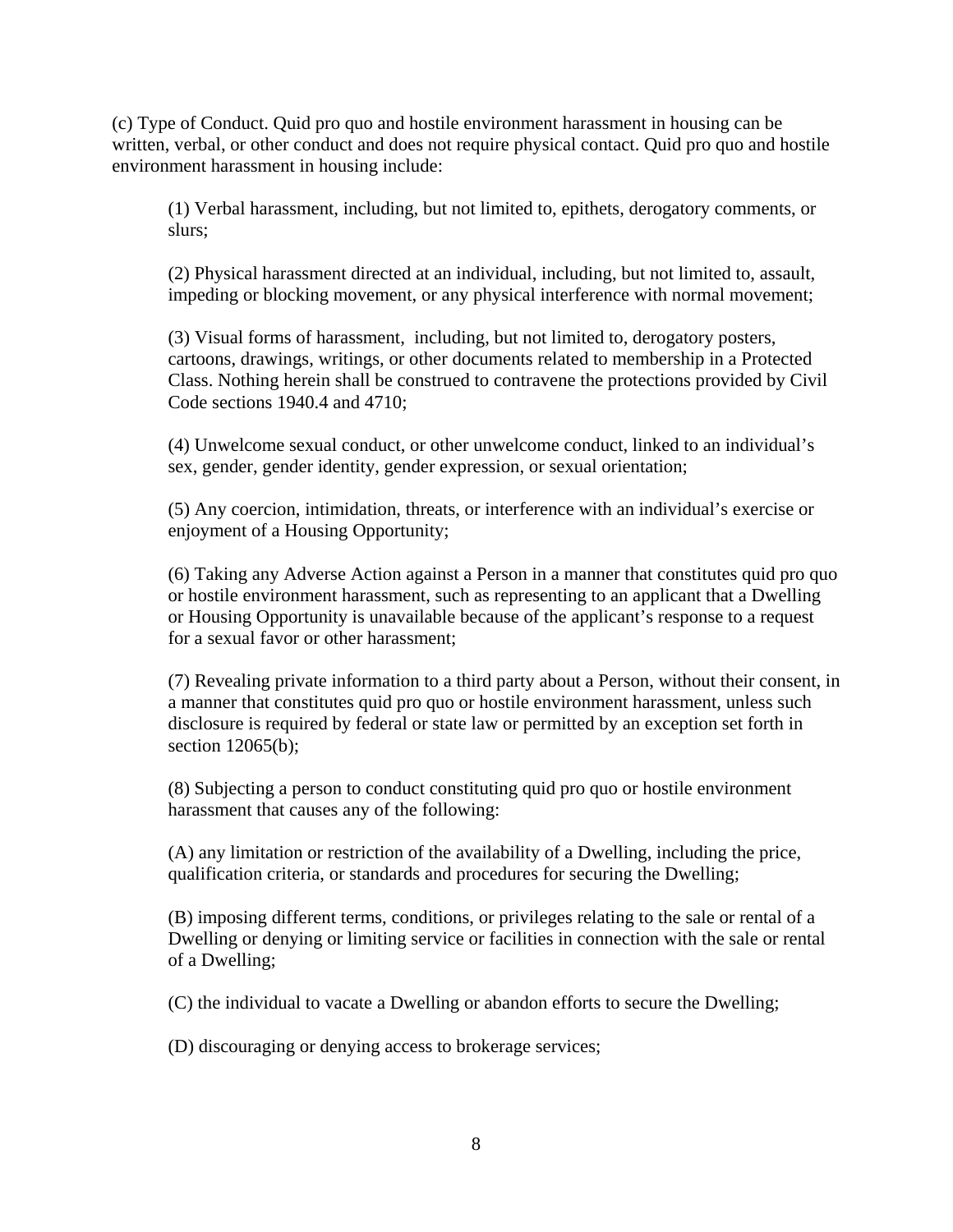(E) any limitation or restriction of availability of a Financial Assistance to be provided with respect to a Dwelling, or the terms, conditions, or privileges thereof;

(F) any limitation or restriction of an appraisal of residential real property in connection with the sale, rental or financing of a Dwelling; or

(G) any limitation or restriction on the availability, terms, conditions, or privileges of a Housing Opportunity.

(d) Number of Incidents. A single incident of harassment because an individual is a member of a Protected Class may constitute a Discriminatory Housing Practice, where the incident is sufficiently severe enough to constitute hostile environment harassment, or evidences quid pro quo.

(e) Individuals Protected. The prohibition on harassment extends to conduct that is based on an individual's membership in a Protected Class, being perceived as a member of a Protected Class, or on account of having aided or encouraged any person in the exercise of the rights protected by this Act.

(f) Nothing herein is designed to contravene an individual's right to petition the government or exercise their rights under the First Amendment to the United States Constitution.

Note: Authority cited: Section 12935(a), Government Code. Reference: Sections 12920, 12921, 12927, 12948, 12955, and 12955.7, Government Code.

§§ 12051-12055. [Reserved]

§ 12056. Retaliation.

(a) It shall be unlawful for any Person to take Adverse Action against an Aggrieved Person when a purpose for the Adverse Action is retaliation for engaging in protected activity.

(b) Individuals Protected. For purposes of a retaliation claim, an Aggrieved Person includes any Person who has alleged harm due to engagement in a Protected Activity, and that Person does not need to have an independent discrimination claim under other provisions of the Act.

(c) "Protected Activity" includes making a complaint, testifying, assisting or participating in any manner in a proceeding under the Fair Housing Act, Fair Employment and Housing Act, the Americans with Disabilities Act, Section 504, the Unruh Act, or any other federal, state or local law protecting fair housing rights or prohibiting discrimination in housing, opposition to housing Practices believed to be discriminatory or made unlawful by a fair housing law,, informing law enforcement or other government agencies of Practices believed to be discriminatory or made unlawful by a fair housing law, assertion of rights protected by fair housing laws (including in response to perceived harassment), aiding or encouraging a person to exercise their fair housing rights, meeting or assembling with other individuals in order to address potential or actual violations of fair housing rights (including, for example, by joining or organizing a tenant union),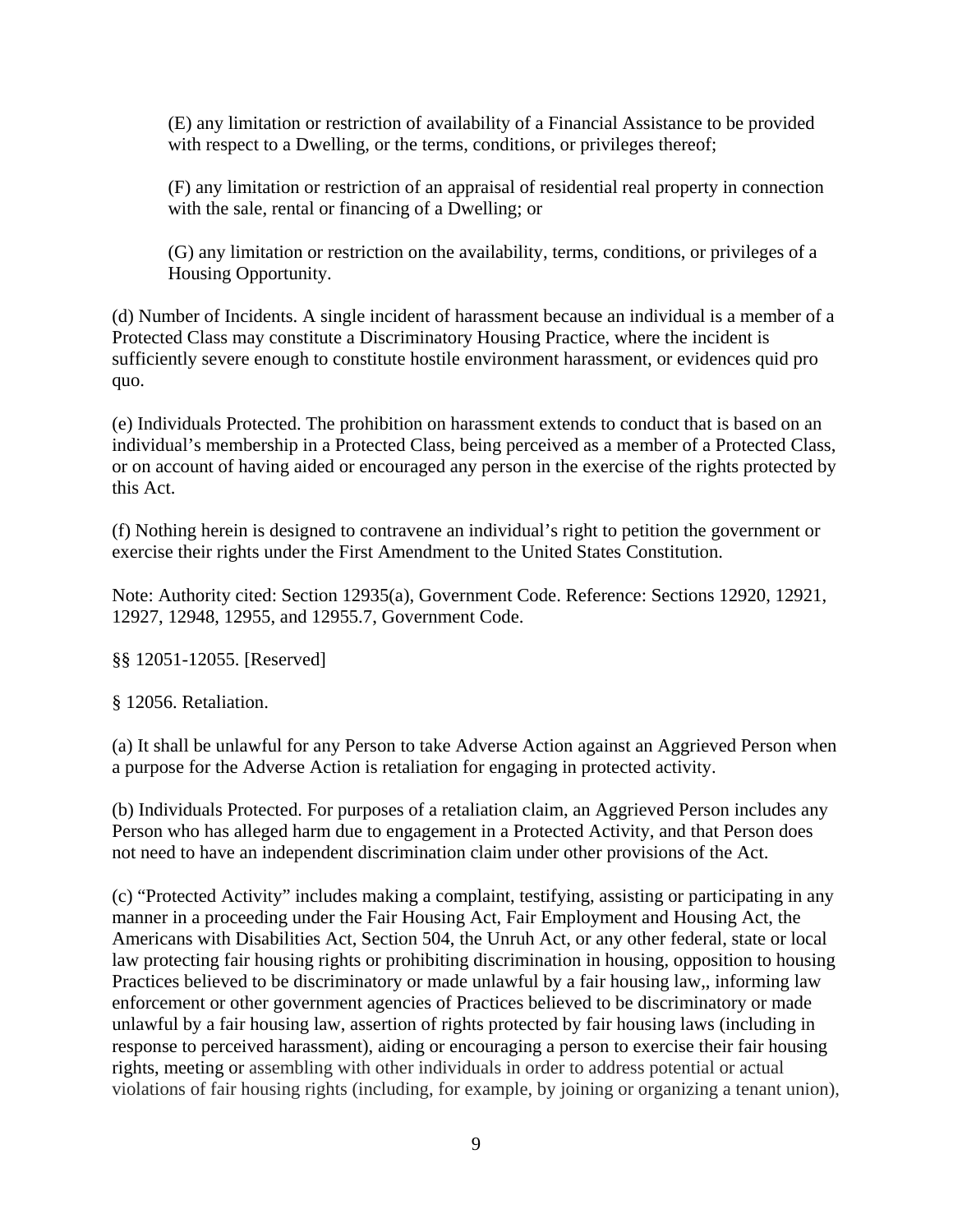making a request for a reasonable accommodation or reasonable modification for an individual with a disability, or any other action related to access to statutory or constitutional remedial processes or remedies for violations of fair housing laws or laws prohibiting discrimination in housing.

(d) Burden-shifting rule. To establish a prima facie case of retaliation, a complainant must show that (1) the complainant was engaged in a Protected Activity; (2) the respondent subjected the complainant to an Adverse Action; and (3) a causal link exists between the Protected Activity and the Adverse Action. If the complainant can establish a prima facie case, the respondent must then offer a legitimate non-retaliatory reason for the Adverse Action, whereupon the burden shifts back to the complainant to demonstrate that the proffered reason is pretextual.

(e) "Purpose" means that retaliation formed some part of the basis for the Respondent's action even if it was not the sole motivating factor. The purpose must be more than a remote or trivial factor. Purpose may be established by evidence which indicates that the timing of the Adverse Action in relation to the Respondent's notification of the Protected Activity is such that retaliatory motivation can be inferred, may be established by the non-existence of another plausible purpose for the Respondent's Adverse Action, or by other direct or circumstantial evidence. For purposes of section 12955(f) of the Act, "dominant purpose" shall have the same meaning as purpose under this subsection.

(f) An Aggrieved Person under this Act may raise retaliation as an affirmative defense in an unlawful detainer action. Nothing in this subsection is intended to cause or permit the delay of an unlawful detainer action due to asserting retaliation as an affirmative defense. Raising retaliation as a good faith affirmative defense does not in and of itself constitute a delay of an unlawful detainer action.

Note: Authority cited: Section 12935(a), Government Code. Reference: Sections 12920, 12921, 12927, 12948, 12955, and 12955.7, Government Code.

Article 9. Disability

§ 12057. Definitions.

As used in this article, the following definitions shall apply unless the context otherwise requires:

(a) "Assistance animal" means an animal that is necessary as a reasonable accommodation for an individual with a disability. See also, section 12070. Assistance Animals include service animals and support animals. An Assistance Animal is not a pet. It is an animal that works, provides assistance, or performs tasks for the benefit of an individual with a disability, or provides emotional support that alleviates one or more identified symptoms or effects of an individual's disability.

(1) "Service animals" are animals that are trained to perform specific tasks to assist individuals with disabilities, including people with mental health disabilities. Service Animals do not need to be professionally trained or certified, but may be trained by the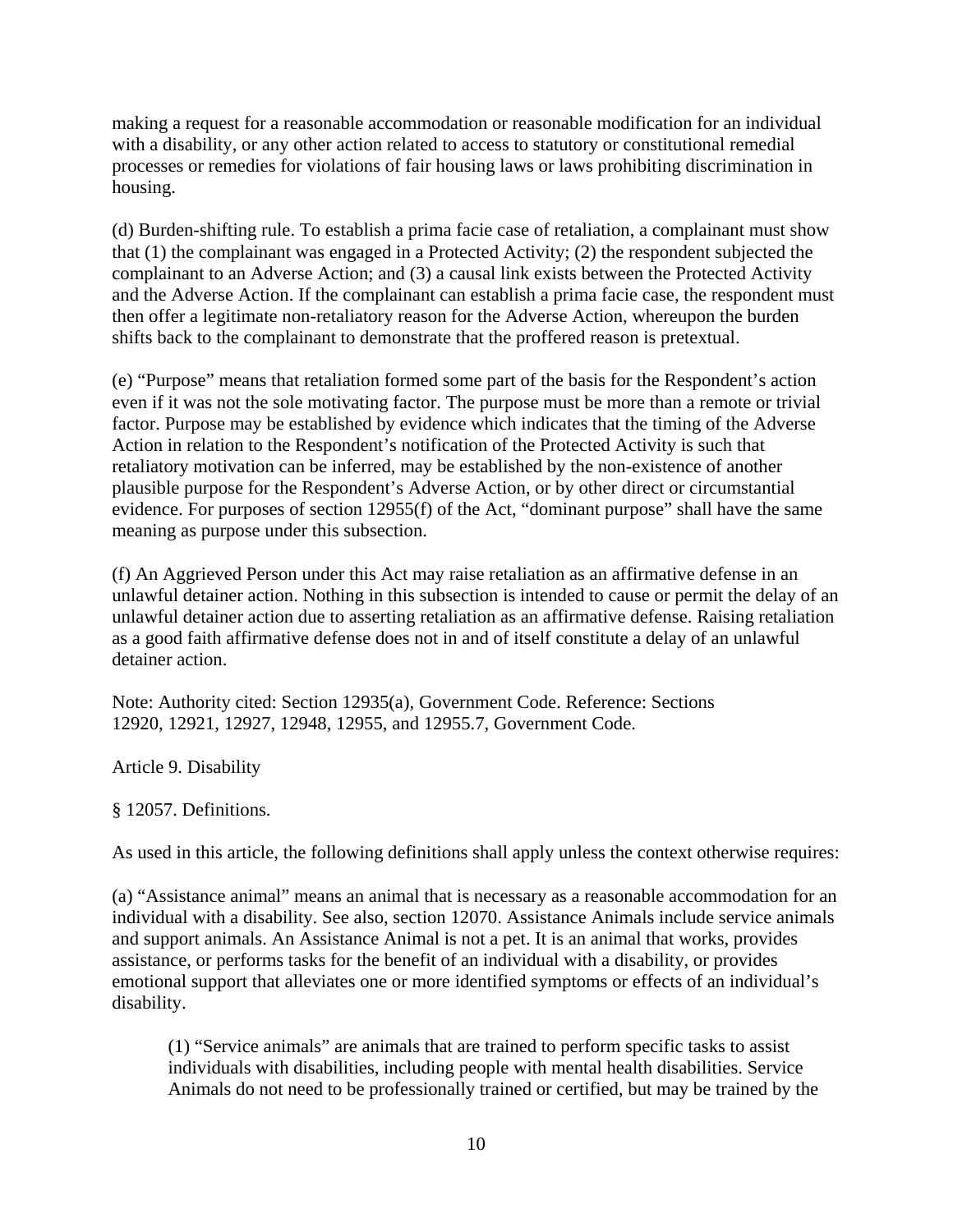individual with a disability or another individual. Specific examples include, but are not limited to:

(A) "Guide dog," as defined at Civil Code section 54.1, or other animal trained to guide a blind individual or individual with low-vision.

(B) "Signal dog," as defined at Civil Code section 54.1, or other animal trained to alert a deaf or hard-of-hearing individual to sounds.

(C) "Service dog," as defined at Civil Code section 54.1, or other animal individually trained to the requirements of an individual with a disability.

(D) "Miniature horses" meeting the requirements of 28 CFR 35.136(i) and 28 CFR  $36.302(c)(9)$ .

(E) "Service animals in training," including guide and signal dogs being trained by individuals with disabilities or authorized trainers under Civil Code section 54.2(b).

(2) "Support animals" are animals that provide emotional, cognitive, or other similar support to a person with a disability. A Support Animal does not need to be trained or certified. Support animals are also known as comfort animals or emotional support animals.

Note: Authority cited: Section 12935(a), Government Code. Reference: Sections 12920, 12921, 12927, and 12955, Government Code; *Auburn Woods I Homeowners Ass'n v. Fair Employment and Housing Com'n* (2004) 121 Cal.App.4th 1578.

§§ 12058-12064. [Reserved]

§ 12065. Reasonable Accommodations.

(a) It is a Discriminatory Housing Practice for any Person to refuse to make reasonable accommodations in rules, policies, Practices, or services when such accommodations may be necessary to afford an individual with a disability an equal opportunity to use and enjoy a Dwelling Unit and public and Common Use Areas, or an equal opportunity to obtain, use, or enjoy a Housing Opportunity unless providing the requested accommodation would constitute an undue financial or administrative burden or a fundamental alteration of its program, or if allowing an accommodation would constitute a direct threat to the health and safety of others or would cause substantial physical damage to the property of others, as defined in Section 12067 or 12068(d).

(1) Subsection (b) of this section describes confidentiality requirements regarding reasonable accommodations;

(2) Subsection (c) of this section defines requirements relating to requests for reasonable accommodations;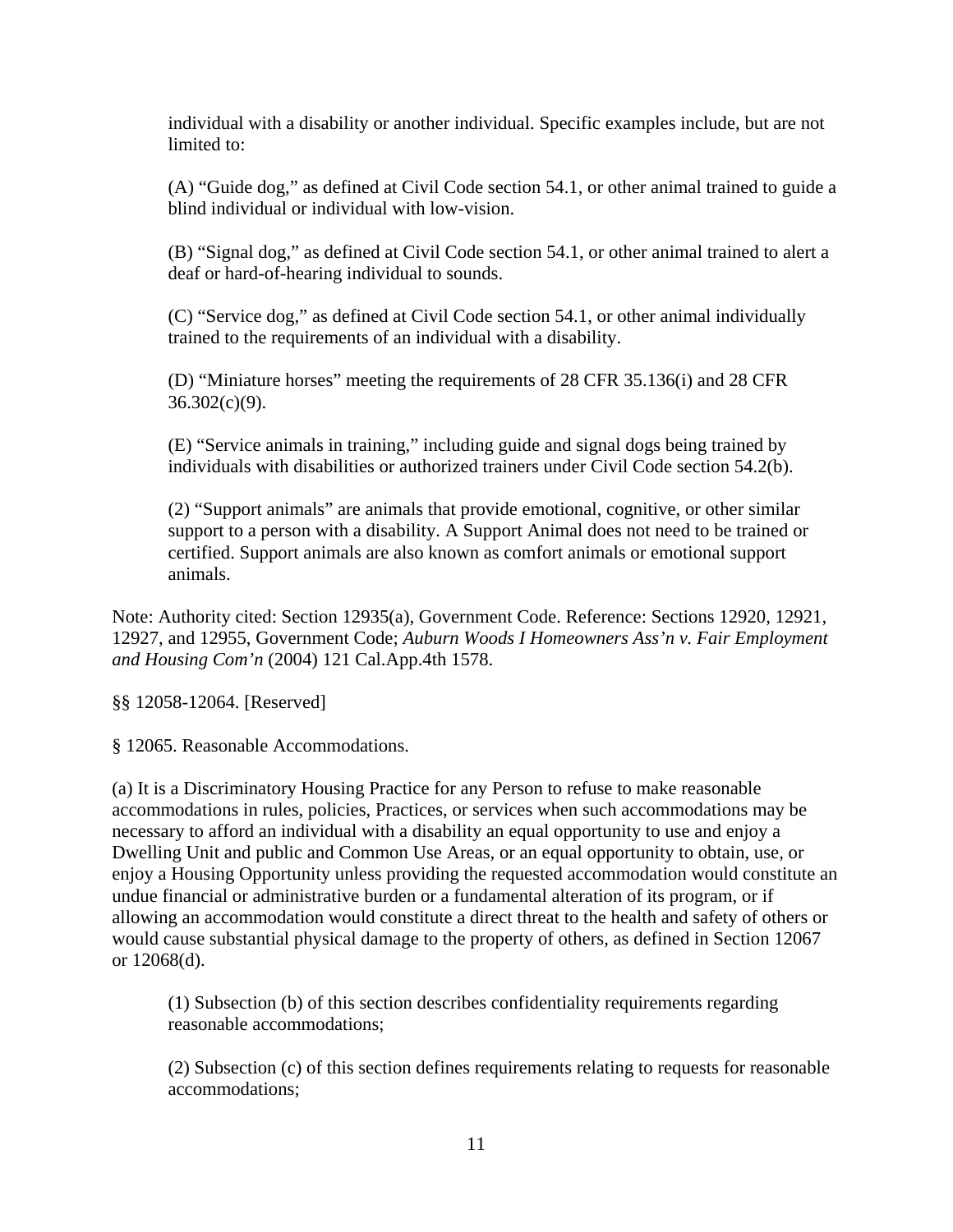(3) Section 12066 of this article describes the interactive process that is required when the duty to consider a reasonable accommodations request has been triggered;

(4) Section 12067 of this article defines requirements relating to the determination of whether a requested accommodation is necessary;

(5) Section 12068 of this article defines the bases upon which a requested accommodation can be lawfully denied;

(6) Section 12069 of this article states other requirements or limitations in the provision of reasonable accommodations and provides examples of reasonable accommodations.

(b) Confidentiality regarding reasonable accommodations

(1) All information concerning an individual's disability, request for an accommodation, or medical verification or information must be kept confidential and must not be shared with other persons who are not directly involved in the interactive process or decision making about the requested accommodation unless disclosure is:

(A) required to make or assess the decision to grant or deny the request for accommodation;

(B) required to effectively implement the requested accommodation;

(C) authorized by the individual with the disability in writing; or

(D) required by law.

(c) Requests for Reasonable Accommodations.

(1) The individual with a disability seeking a reasonable accommodation must make a request for such accommodation.

(2) The request for a reasonable accommodation may be made by the individual with a disability, a family member, or someone else acting on behalf of the individual with a disability.

(3) A request for a reasonable accommodation need not be made in a particular manner or at a particular time. An individual makes a reasonable accommodation request at the time they request orally or in writing, or through a representative, an exception, change, or adjustment to a Practice because of a disability, regardless of whether the phrase "reasonable accommodation" is used as part of the request. A request for a reasonable accommodation may be made at any time, including during litigation, at or after trial.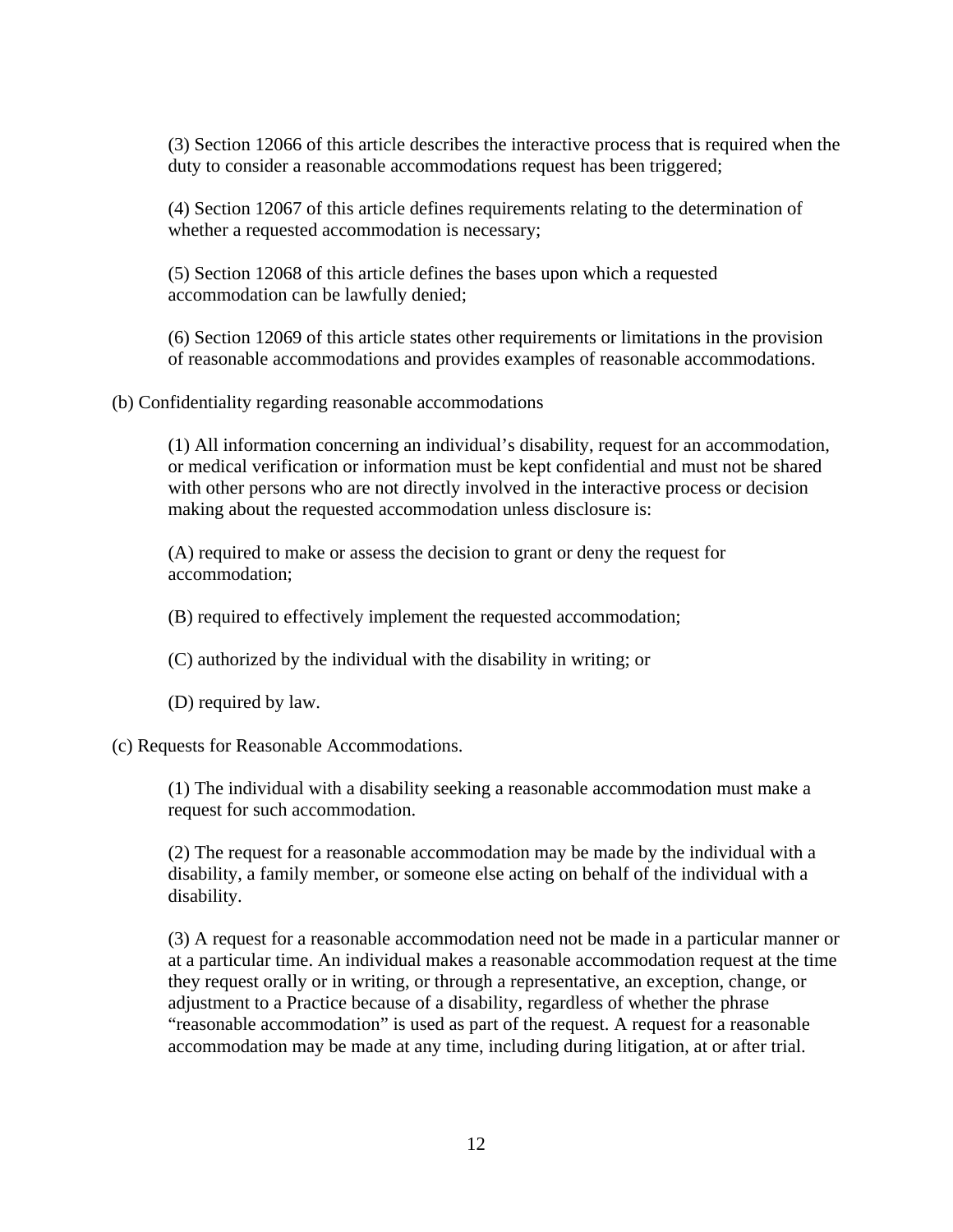(4) The duty to provide reasonable accommodations is an ongoing one. Some individuals with disabilities require only one reasonable accommodation, while others may need more than one. Still others may need one reasonable accommodation for a period of time, and then at a later date, require another type of reasonable accommodation. Each request must be considered separately under the standards in this article.

(5) Adopting a formal procedure may aid individuals with disabilities in making requests for reasonable accommodations or modifications and may make it easier to assess those requests and keep records of the considerations given the requests. An individual requesting an accommodation may be asked to use a form or follow a particular procedure. However, a Person may not refuse a request or refuse to engage in the interactive process because the individual with a disability or their representative did not use the preferred forms or procedures. The forms and procedures used may not seek information that is not necessary to evaluate if a reasonable accommodation may be needed to afford a person with a disability equal opportunity to use and enjoy a Dwelling or Housing Opportunity, such as the information prohibited in section 12067.

(6) A Person responsible for responding to accommodation requests must treat a request by an individual with a disability for assistance in completing forms or in following procedures, or a request for alternative methods of communication during the reasonable accommodation process, as a request for reasonable accommodations that must be responded to in the same manner as any other request. In many circumstances, such requests, or the Person considering the request, may also be covered by the American with Disabilities Act and the provisions in the ADA and its accompanying regulations requiring the provision of auxiliary aids and services and alternative methods of communication.

(7) Reasonable Accommodation Requests in Unlawful Detainer Actions.

(A) An individual with a disability may raise failure to provide a reasonable accommodation as an affirmative defense to an unlawful detainer action;

(B) A request for a reasonable accommodation in unlawful detainer actions can be made at any time during the eviction process, including at or after trial, and in certain circumstances after eviction. A reasonable accommodation request that is made during a pending unlawful detainer actions is subject to the same regulations that govern reasonable accommodation requests at any other time. For example:

(i) Rowan is an individual with a disability who receives Social Security Disability on the sixth day of each month. He is served a three-day notice to pay rent or quit on the second day of the month, but is unable to pay until after the notice expires. As a result, the Owner files an unlawful detainer action. At trial, Rowan requests an accommodation to pay his rent on the sixth instead of the first, including allowing a late payment for the month at issue in the trial. The Owner should consider the request under these regulations, including considering whether it constitutes an undue financial or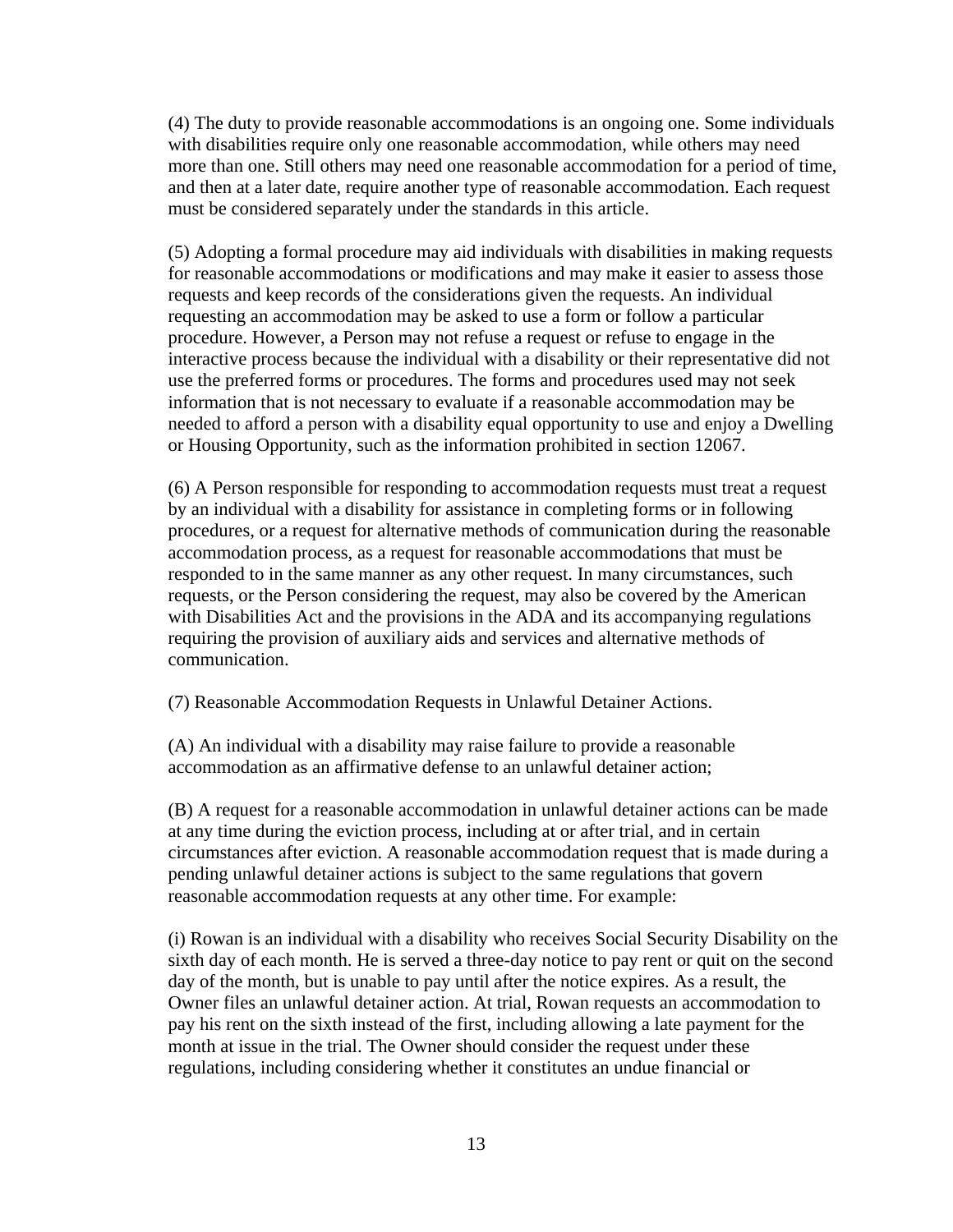administrative burden as defined in section 12068, and engaging in the interactive process under section 12066 as needed.

(ii) Chelsea is an individual who developed a physical disability that made it difficult for her to work, and because of that missed two months rent. The Owner filed a successful unlawful detainer action. Chelsea partially moved out the day after the trial, but was unable, without help, to move some larger items (e.g. her couch, bed and dresser) to her new less expensive apartment. Because of the disability, she could not lift or carry anything heavy. She requested some additional time as a reasonable accommodation to arrange for help to move her furniture. The Owner should consider the request under these regulations, including considering whether it constitutes an undue financial or administrative burden as defined in section 12068 (for example if the Owner has the capacity to leave the items in the unit for a period of time or if the unit is not re-rented), and engaging in the interactive process under section 12066 as needed.

Note: Authority cited: Section 12935(a), Government Code. Reference: Sections 12920, 12921, and 12955, Government Code; *Auburn Woods I Homeowners Ass'n v. Fair Employment and Housing Com'n* (2004) 121 Cal.App.4th 1578.

§ 12066. The Interactive Process.

(a) If a request for a reasonable accommodation is not promptly granted, the Person considering the request for accommodation must engage in a timely, good faith, interactive process with the individual with a disability, or the individual's representative, in order to identify, evaluate, or implement an effective, reasonable accommodation for an individual with a disability.

(b) If the Person considering the request for accommodation believes the information received is insufficient to establish either that a disability exists or the nature of the disability-related need for the accommodation, or if the nexus between the disability and the requested accommodation is not clear to the Person considering the request for accommodation, the Person considering the request for accommodation must seek clarification or additional information pursuant to section 12067 from the individual with a disability or the individual's representative. The Person considering the request must not deny it for lack of information without first requesting the clarification or additional information and providing a reasonable opportunity for the individual requesting the accommodation to provide it.

(c) If the Person considering the request believes that the initially requested accommodation cannot be granted for a reason permitted under section 12068, the Person considering the request must try to identify if there is another accommodation that works and must discuss with the individual with the disability or the individual's representative whether other alternative accommodations would be equally effective in meeting the needs of the individual with a disability. If an alternative accommodation would effectively meet the requester's disabilityrelated needs of the individual and could not be lawfully denied for a reason permitted under Section 12068, the Person considering the request must grant it. The individual requesting the accommodation is not obligated to accept an alternative accommodation if the alternative accommodation will not meet the needs of the individual with the disability and the initially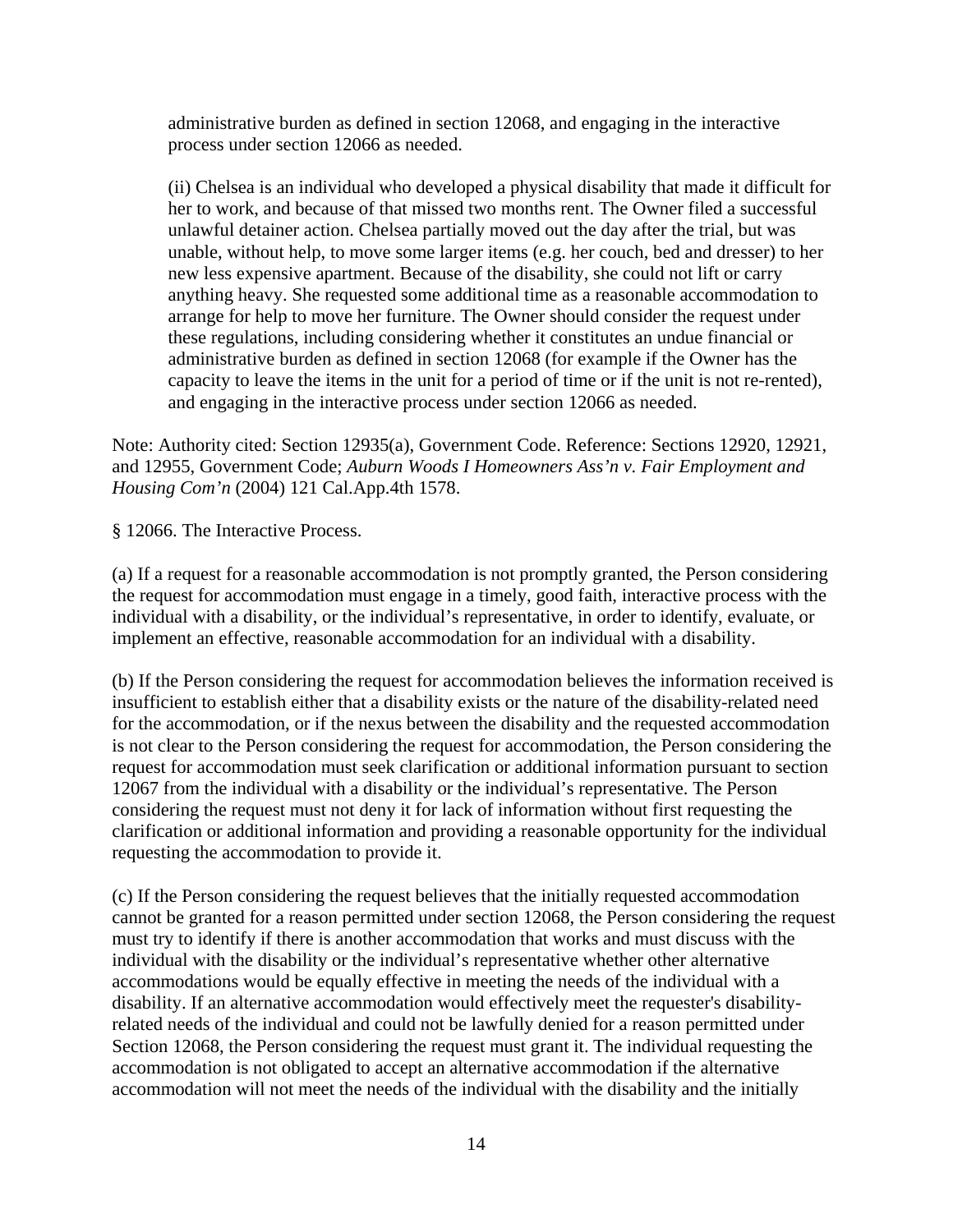requested accommodation could not be lawfully denied for a reason permitted under section 12068. In many cases, the individual with the disability has the most accurate knowledge about the functional limitations posed by their disability, and therefore should be given significant weight.

(d) Requests for reasonable accommodations must be promptly considered. The time necessary to respond to a request depends on many factors, including, but not necessarily limited to:

(1) the nature of the accommodation under consideration;

(2) whether it is necessary to obtain supporting information because the disability or the need for the accommodation is not obvious or known to the Person considering the request;

(3) whether the accommodation is needed on an urgent basis; and

(4) whether it is necessary to engage in the interactive process to resolve the request.

(e) An undue delay by the Person considering the request, for example, when there is a failure to act promptly on the need to acquire additional information pursuant to section 12067, may constitute a denial of a reasonable accommodation. Whether a request has been promptly considered is a case-by-case factual determination.

(f) A failure to reach an agreement on an accommodation request after a reasonable attempt to do so is in effect a decision not to grant the requested accommodation. If the individual requesting the accommodation or their representative has, after a reasonable opportunity, unreasonably failed to provide legally relevant information that was requested consistent with the regulations, the person considering the request may find this failure to be grounds for determining that the accommodation could not be granted. However, if a later request for a same or similar accommodation is made by the individual with a disability or their representative, the latter request must be considered pursuant to these regulations independently of the original request.

Note: Authority cited: Section 12935(a), Government Code. Reference: Sections 12920, 12921, and 12955, Government Code; *Auburn Woods I Homeowners Ass'n v. Fair Employment and Housing Com'n* (2004) 121 Cal.App.4th 1578.

§ 12067. Establishing that a Requested Accommodation is Necessary.

(a) If an individual with a disability or their representative makes a request for an accommodation that provides reliable information about the disability and how the requested accommodation would enable the individual with a disability equal opportunity to use and enjoy a Dwelling or Housing Opportunity, then the Person considering the request may not request any additional information about the individual's disability or the disability-related need for the accommodation.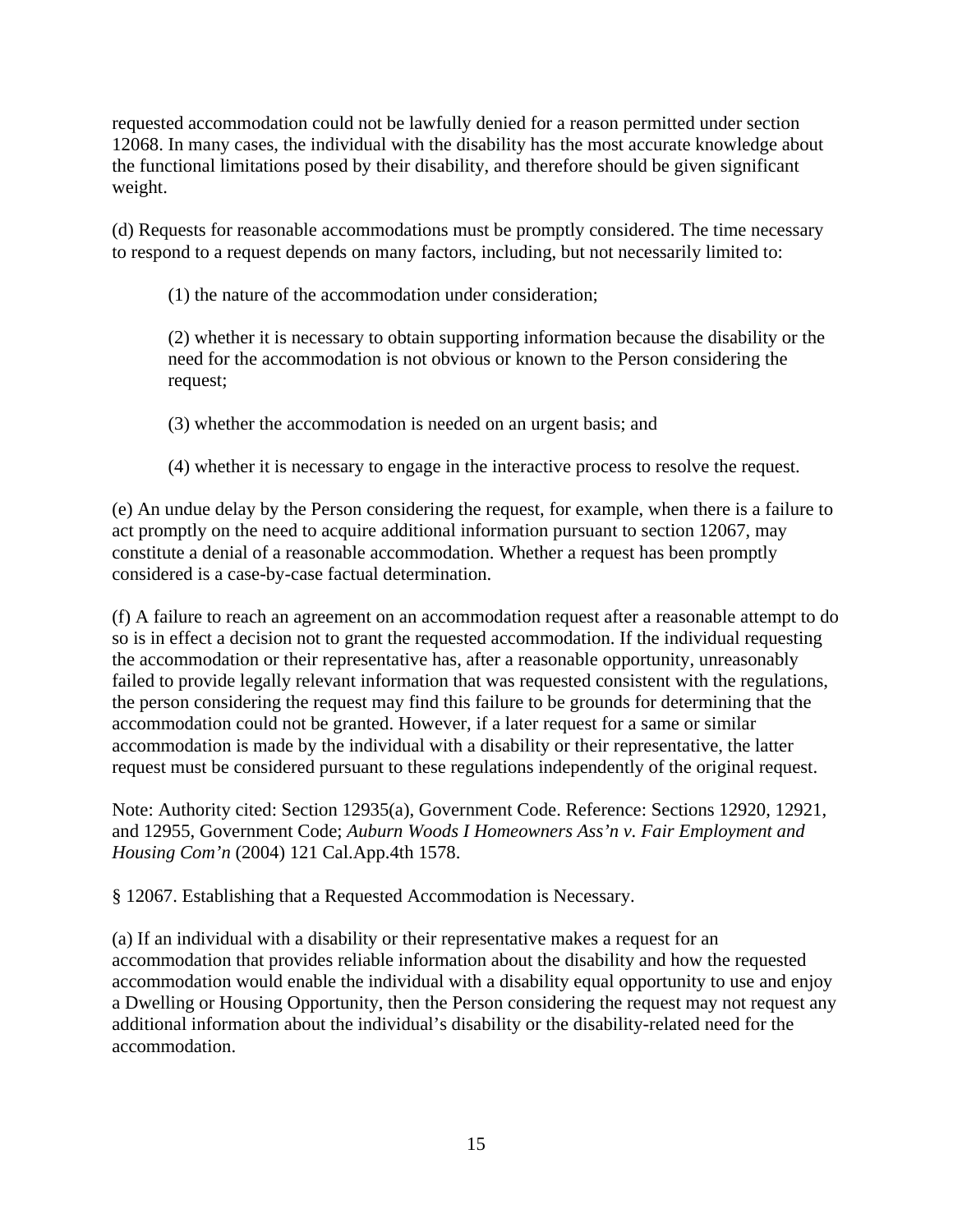(b) If the disability of the individual requesting an accommodation is apparent or known by the Person considering the request, and it is also readily apparent or known how the requested accommodation would enable the individual with a disability equal opportunity to use and enjoy a Dwelling or Housing Opportunity, then the Person considering the request may not request any additional information about the requestor's disability or the disability-related need for the accommodation.

(c) If the disability of the individual requesting an accommodation is apparent or known by the Person considering the request, but the need for the requested accommodation is not readily apparent or known, then in order to evaluate the disability-related need for the accommodation, the Person considering the request may request only information that:

(1) describes the needed accommodation; and

(2) shows the relationship between the individual's disability and how the requested accommodation would enable the individual with a disability equal opportunity to use and enjoy a Dwelling or Housing Opportunity.

(d) If the disability of the individual requesting an accommodation is not readily apparent to the Person considering the request, the Person may request only information that:

(1) is necessary to establish that the individual has a disability;

(2) describes the needed accommodation; and

(3) shows the relationship between the individual's disability and how the requested accommodation would enable the individual with a disability equal opportunity to use and enjoy a Dwelling or Housing Opportunity.

(e) A Person considering a request for an accommodation may not seek information about:

(1) The individual with a disability's particular diagnosis or medical condition, the severity of the disability, medical records, medical history, other disability or medical issues unrelated to the request, or other disability or health related information beyond the information identified in subdivision (d) above.

(2) Information unrelated to the inquiry in subdivision (d) above.

(f) Depending on the individual's circumstance, information establishing that the individual has a disability can usually be provided directly by the individual with a disability through a variety of means, such as a credible statement or documentation of receipt of disability benefits. A credible statement is one that a reasonable person would believe based on the available information. Information confirming that the individual has a disability, or confirming that there is a disability-related need for the accommodation, may also be provided by any reliable third party who is in a position to know about the individual's disability or the disability-related need for the requested accommodation, including but not limited to: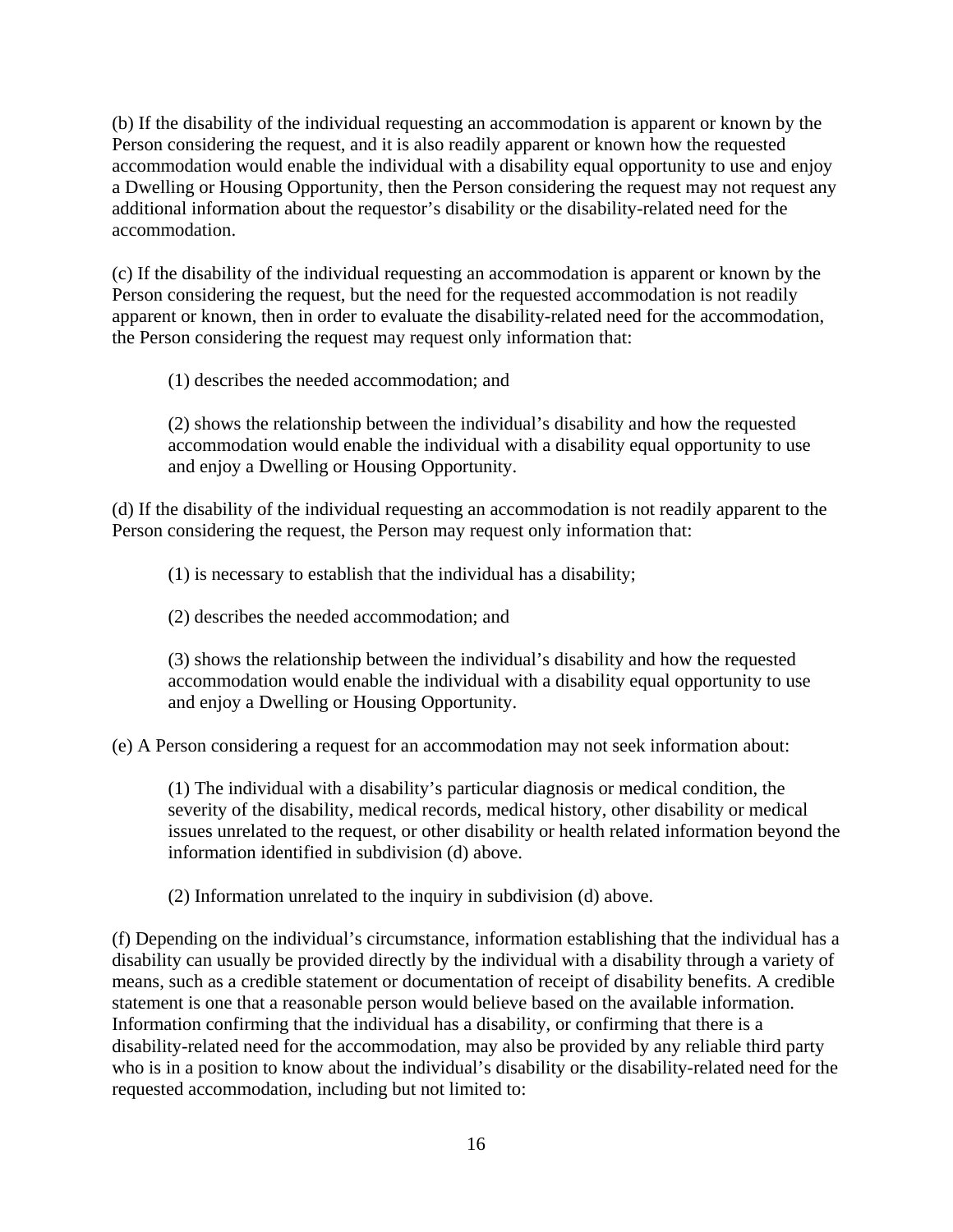(1) A medical professional;

(2) A health care provider, including the office of a medical Practice or a nursing registry;

(3) A peer support group. Peer support groups are mutual support groups developed as alternatives to traditional medical or psychological treatments. They provide services such as education, peer mentoring, peer coaching, and peer recovery resource connections for groups of people with disabilities or people suffering from a wide range of trauma or illness;

(4) A non-medical service agency or individual, including In-Home Supportive Services or Supported Living Services providers; or

(5) Any other reliable third party who is in a position to know about the individual's disability or disability-related need for the accommodation. This could include, but are not limited to, a relative caring for a child with a disability, a relative caring for an elderly family member with dementia, or others in a caregiving relationship with a person with a disability.

(g) The determination of whether a third party is reliable must be determined on a case-by-case basis. A determination of reliability may take into account:

(1) information establishing how the third party is familiar with the individual's disability or the disability-related need for the accommodation;

(2) information that specifies the functional limitations that underlie the request for an accommodation, but this information need not include specific medical information or terminology; or

(3) information providing a means to contact the third party to verify that the person identified did in fact provide the documentation and to answer any questions permitted by law.

Note: Authority cited: Section 12935(a), Government Code. Reference: Sections 12920, 12921, and 12955, Government Code.

§ 12068. Denial of Reasonable Accommodation.

(a) A requested accommodation may be denied if:

(1) The individual on whose behalf the accommodation was requested is not an individual with a disability;

(2) There is no disability-related need for the requested accommodation (in other words, there is no nexus between the disability and the requested accommodation);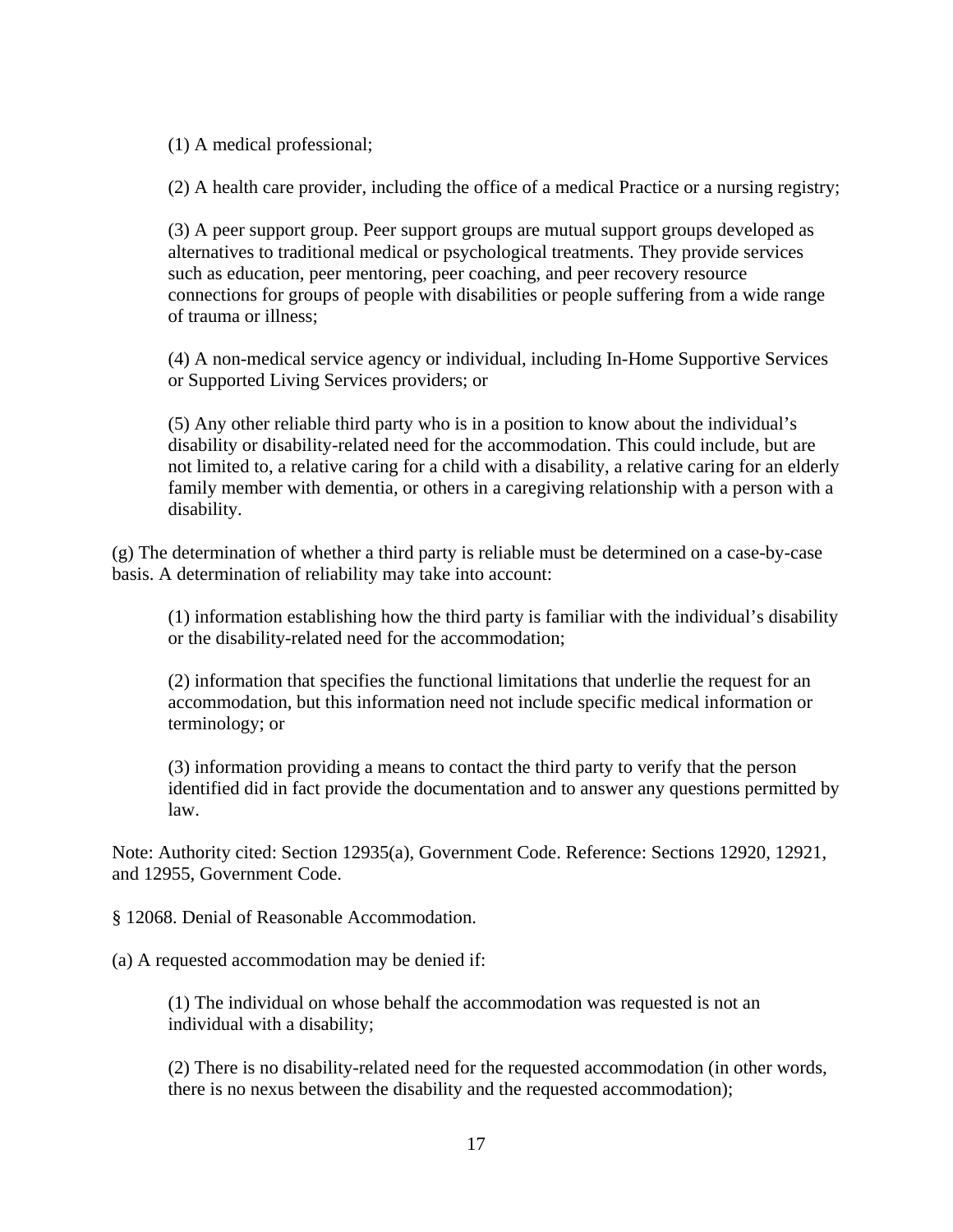(3) The requested accommodation would constitute a fundamental alteration of the services or operations of the person who is asked to provide the accommodation;

(4) The requested accommodation would impose an undue financial or administrative burden on the Person who is asked to provide the accommodation; or

(5) The requested accommodation would constitute a direct threat to the health or safety of others (i.e. a significant risk of substantial bodily harm) or would cause substantial physical damage to the property of others, and such risks cannot be sufficiently mitigated or eliminated by another reasonable accommodation, pursuant to the following:

(A) A determination that an accommodation poses a direct threat to the health or safety of others or would cause substantial physical damage to the property of others must be based on an individualized assessment that relies on objective evidence, not on mere speculation or stereotype about the requested accommodation or a particular disability or persons with disabilities in general;

(B) The assessment of whether the specific accommodation in question poses a direct threat to the health or safety of others or would cause substantial physical damage to the property of others must consider, based on objective evidence that is sufficiently recent as to be credible, and not from unsubstantiated inferences:

(i) the nature, duration, and severity of the risk of a direct threat to the health and safety of others or substantial physical damage to the property of others;

(ii) the probability that a direct threat to the health or safety of others or substantial physical damage to the property of others will actually occur; and

(iii) whether there are any additional or alternative reasonable accommodations that will eliminate the direct threat to the health or safety of others or substantial physical damage to the property of others; or

(6) A Support Animal requested as a reasonable accommodation would constitute a direct threat under Section 12070.

(b) The determination of whether an accommodation poses an undue financial or administrative burden must be made on a case-by-case basis and should consider various factors including:

(1) the cost of the requested accommodation;

(2) the financial resources of the Person who has been asked to grant the accommodation;

(3) the benefits that a proposed alternative accommodation would provide to the individual with a disability;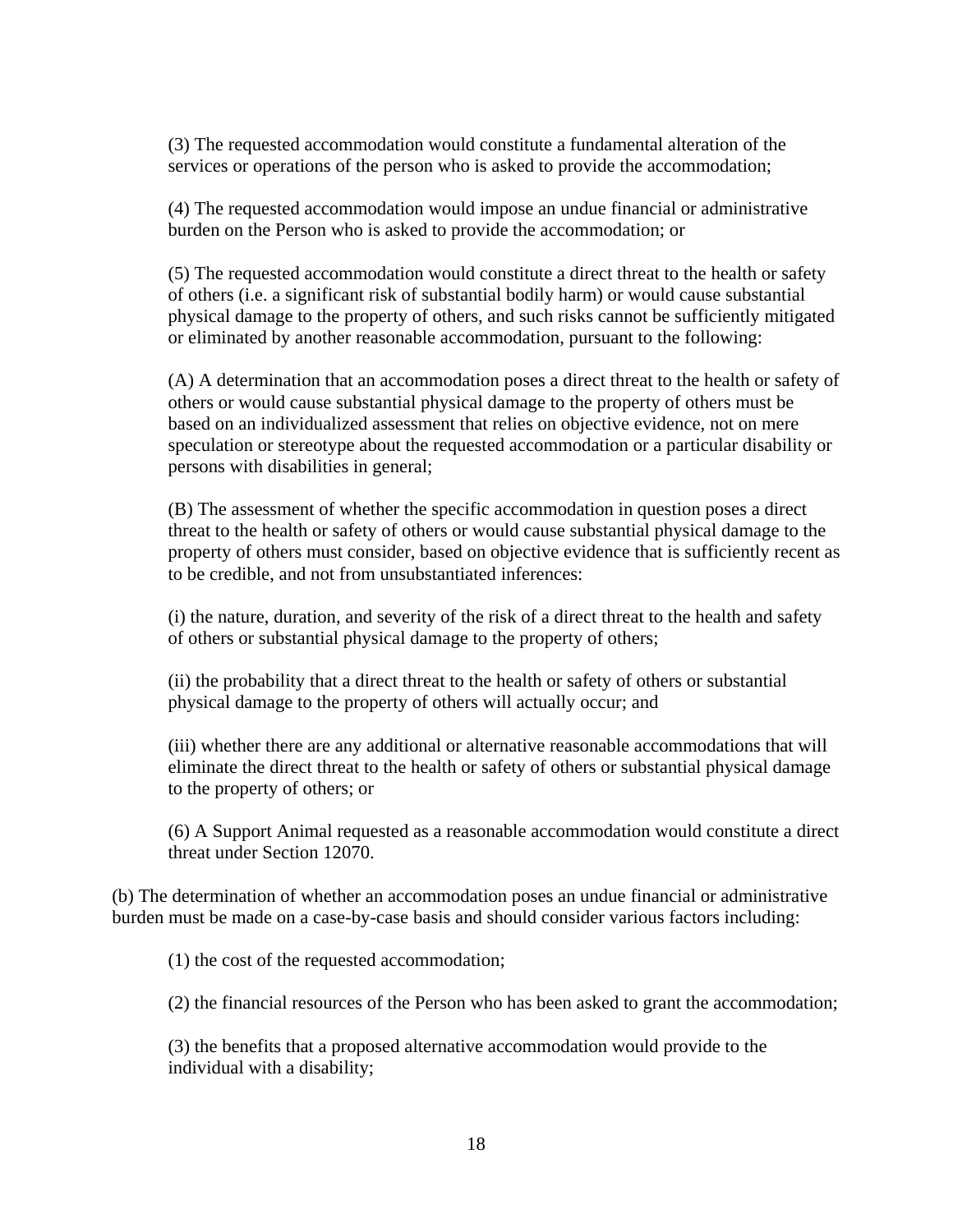(4) the availability of alternative accommodations that would effectively meet the disability-related needs of the individual with a disability;

(5) where the entity being asked to make the accommodation is part of a larger entity, the structure and overall resources of the larger organization, as well as the financial and administrative relationship of the entity to the larger organization. In general, a larger entity with greater resources would be expected to make accommodations requiring greater effort or expense than would be required of a smaller entity with fewer resources; and

(6) whether the need for the accommodation arises from the Owner's failure to maintain or repair the property as required by law or contract, or to otherwise comply with related legal obligations.

(c) A fundamental alteration is a modification that changes the essential nature of the services or operations of the Person being asked to provide the accommodation. For example, if a landlord does not normally provide shopping for residents, a request to shop for a person with a disability could constitute a fundamental alteration.

(d) A Person cannot deny a request for a reasonable accommodation based on the Person's or another individual's fears or prejudices about the individual's disability, nor can a denial be based on the fact that provision of a reasonable accommodation or modification might be considered unfair by other individuals or might possibly become an undue burden if extended to multiple other individuals who might request accommodations.

Note: Authority cited: Section 12935(a), Government Code. Reference: Sections 12920, 12921, and 12955, Government Code, *Auburn Woods I Homeowners Ass'n v. Fair Employment and Housing Com'n* (2004) 121 Cal.App.4th 1578.

§ 12069. Other Requirements or Limitations in the Provision of Reasonable Accommodations and Examples.

(a) Other Requirements or Limitations in the Provision of Reasonable Accommodations

(1) It is unlawful to charge a fee or require an additional deposit or financial contribution as a condition of receiving, processing, or granting a reasonable accommodation.

(2) The fact that an accommodation may impose some cost on the Person providing the accommodation is not grounds for denial of a request, so long as the cost does not constitute an undue financial or administrative burden, under section 12068.

(b) Examples of Reasonable Accommodation:

(1) Progress Gardens is a 300 unit apartment complex with 450 parking spaces which are available to tenants and guests of Progress Gardens on a first-come, first-served basis. John applies for housing in Progress Gardens. John has a mobility disability and is unable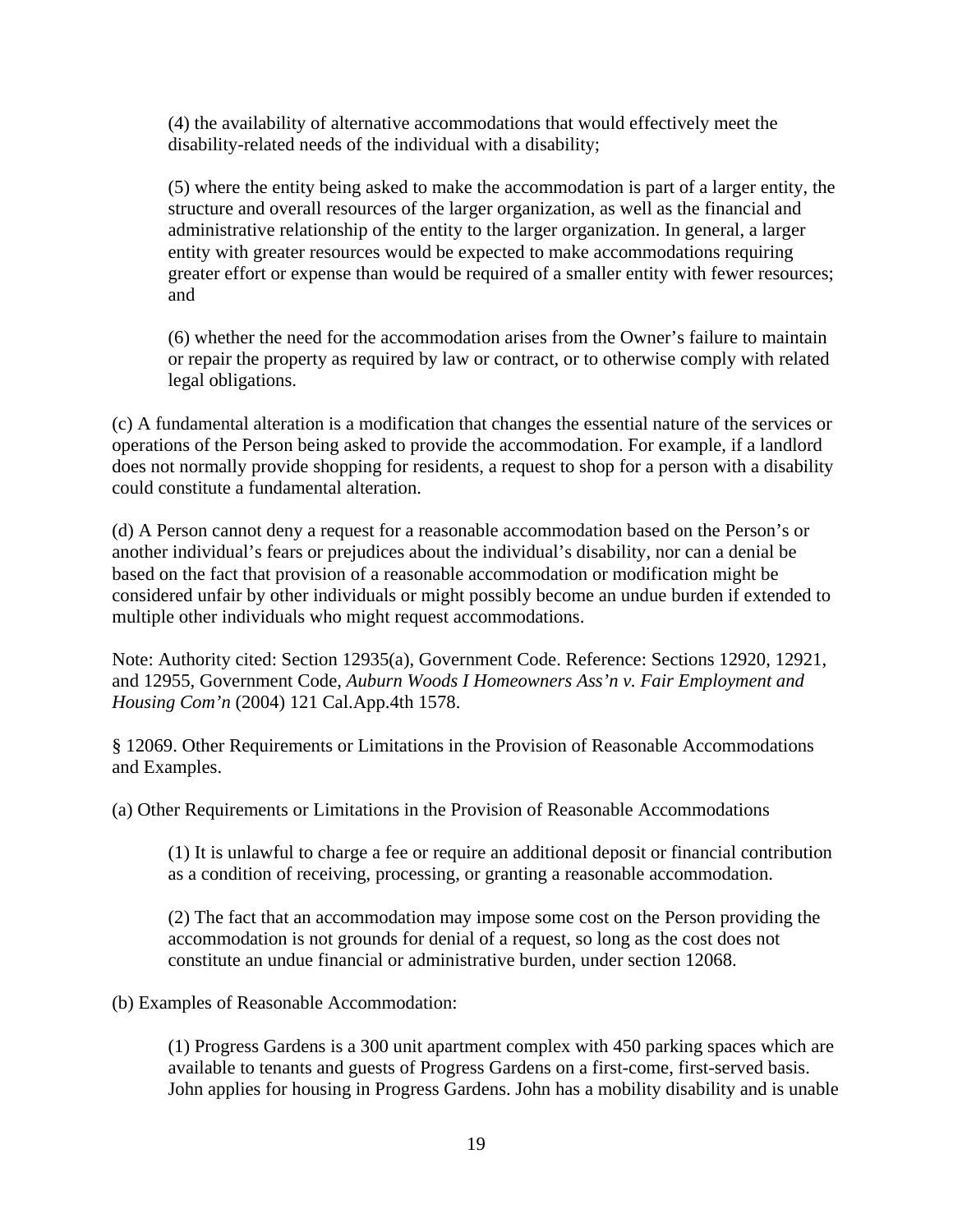to walk more than a short distance and therefore requests that a parking space near his unit be reserved for him so he will not have to walk very far to get to his apartment. Without a reserved space, John might be unable to live in Progress Gardens at all or, when he has to park in a space far from his unit, might have great difficulty getting from his car to his apartment unit. The accommodation therefore is necessary to afford John an equal opportunity to use and enjoy a Dwelling. The Owner should consider the request under these regulations, including considering whether it constitutes an undue financial or administrative burden as defined in section 12068, and engaging in the interactive process under section 12066 as needed. Because the cost of reserving a space is likely minimal in light of the overall budget of a 300 unit apartment complex, the accommodation does not constitute an undue burden as defined in section 12068(b). Since providing parking spaces is part of the essential operations of the apartment complex, the accommodation is not a fundamental alteration, as defined in section 12068(c). Therefore, in the absence of additional relevant facts, the requested accommodation should be granted.

(2) Miguel is an individual with cognitive impairments that limit his ability to manage his financial affairs. Miguel uses a third party representative payee. He requests that he be able to pay rent through the payee rather than pay directly from his checking account, and that any nonpayment notices be sent to his representative payee as well as himself. This accommodation is necessary because without it Miguel might not be able to pay rent in a regular and timely manner which is necessary for him to fulfill his obligation as a tenant. The Owner should consider the request under these regulations, including considering whether it constitutes an undue financial or administrative burden as defined in section 12068, and engaging in the interactive process under section 12066 as needed. Because the cost is likely minimal in light of the overall budget of most apartment complexes, the accommodation does not constitute an undue burden as defined in section 12068(b). Since processing rent payments is part of the essential operations of the apartment complex, the accommodation is not a fundamental alteration, as defined in section 12068(c). Therefore, in the absence of additional relevant facts, the requested accommodation should be granted.

(3) Abigail, an individual with a disability, receives only SSI (Supplemental Security Income), a government benefit based on her inability to work because of her disability. She requests that she be permitted to add a co-signer on her rental lease in order to meet the minimum income qualifications. If the combined income of Abigail and the co-signer constitutes sufficient income to meet the reasonable minimum income qualifications in light of Abigail's and the co-signer's other financial obligations, and if Abigail would not otherwise be able to rent this apartment, this accommodation may necessary. The Owner should consider the request under these regulations, including considering whether it constitutes an undue financial or administrative burden as defined in section 12068, and engaging in the interactive process under section 12066 as needed. Because the cost is likely minimal in light of the overall budget of most apartment complexes, the accommodation does not constitute an undue burden as defined in section 12068(b). Since making changes to application and screening criteria is part of the essential operations of the apartment complex, the accommodation is not a fundamental alteration,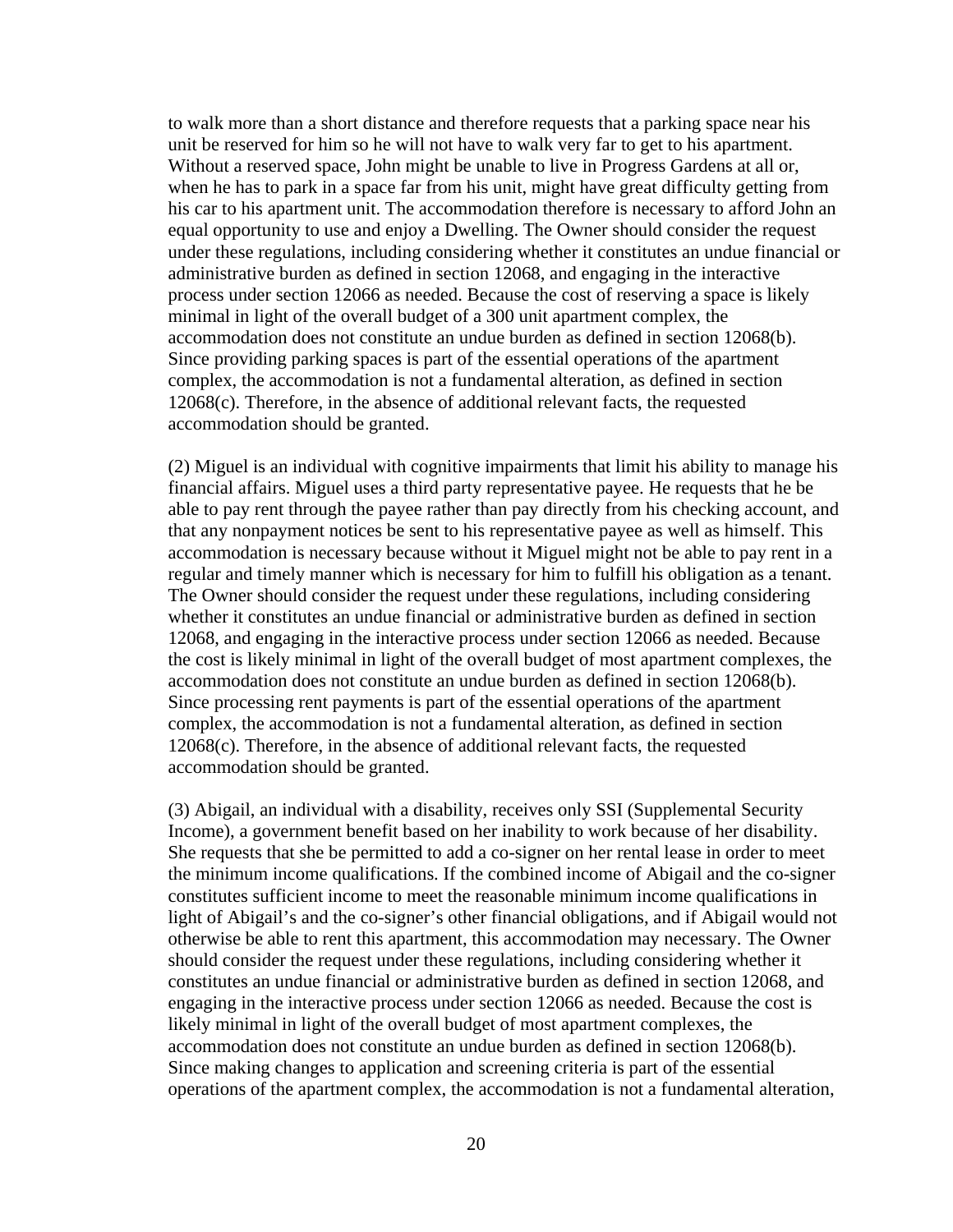as defined in section 12066(c). Therefore, in the absence of additional relevant facts, the requested accommodation should be granted.

(4) Tuan has quadriplegia and uses a power wheelchair, which can make it difficult for him to travel. He must make arrangements with a paratransit agency and it cannot always accommodate his requests without significant advance notice. He requests a reasonable accommodation for additional time to come into the mortgage lender's office to sign a loan modification application, even though the mortgage company's normal Practice is to give little advance notice of the meeting. This accommodation may be necessary because without it Tuan may be unable to sign the loan modification application and so receive the loan. The mortgage company should consider the request under these regulations, including considering whether it constitutes an undue financial or administrative burden as defined in section 12068, and engaging in the interactive process under section 12066 as needed. Because the cost is likely minimal in light of the overall budget, the accommodation does not constitute an undue burden as defined in section 12068(b). Since processing loan modification applications is part of the essential operations of the mortgage company, the accommodation is not a fundamental alteration, as defined in section 12066(c). Therefore, in the absence of additional relevant facts, the requested accommodation should be granted.

(5) Michiko requests an exception to her property's no-pets policy as a reasonable accommodation so that her friend Yoshi, who has a non-apparent disability, is able to visit with his emotional support animal. Yoshi, as a person with a disability, is entitled to reasonable accommodations. Michiko may request such an accommodation on behalf of Yoshi. As the disability is non-apparent, the Owner may request information establishing the disability and the disability-related need for the animal. Discrimination is prohibited against individuals associated with an individual with a disability. Denying Michiko the right to have visitors of her choice, like other tenants, because her visitor has a disability would constitute discrimination against Michiko because of her association with an individual with a disability. Because without this accommodation Michiko will not be able to receive Yoshi as a visitor at her apartment which is a standard benefit of being a leaseholder this accommodation may be necessary to provide Michiko an equal opportunity to use and enjoy a Dwelling, and is therefore a necessary accommodation. The Owner should consider the request under these regulations, including considering whether it constitutes an undue financial or administrative burden as defined in section 12068 and engaging in the interactive process under section 12066 as needed. Because the cost to process the request is likely minimal in light of the overall budget, the cost of providing an accommodation does not constitute an undue burden as defined in section 12068(b). Further, since determining the appropriateness of assistance animals is part of the essential operations of the apartment complex, the accommodation is not a fundamental alteration, as defined in section 12068(c). Therefore, in the absence of additional relevant facts or unless the animal poses a direct threat to the health or safety of others or would cause substantial physical damage to the property of others, or unless Yoshi fails to provide the necessary information, the accommodation should be granted (Note if Yoshi has a service animal, rather than a support animal, the animal would be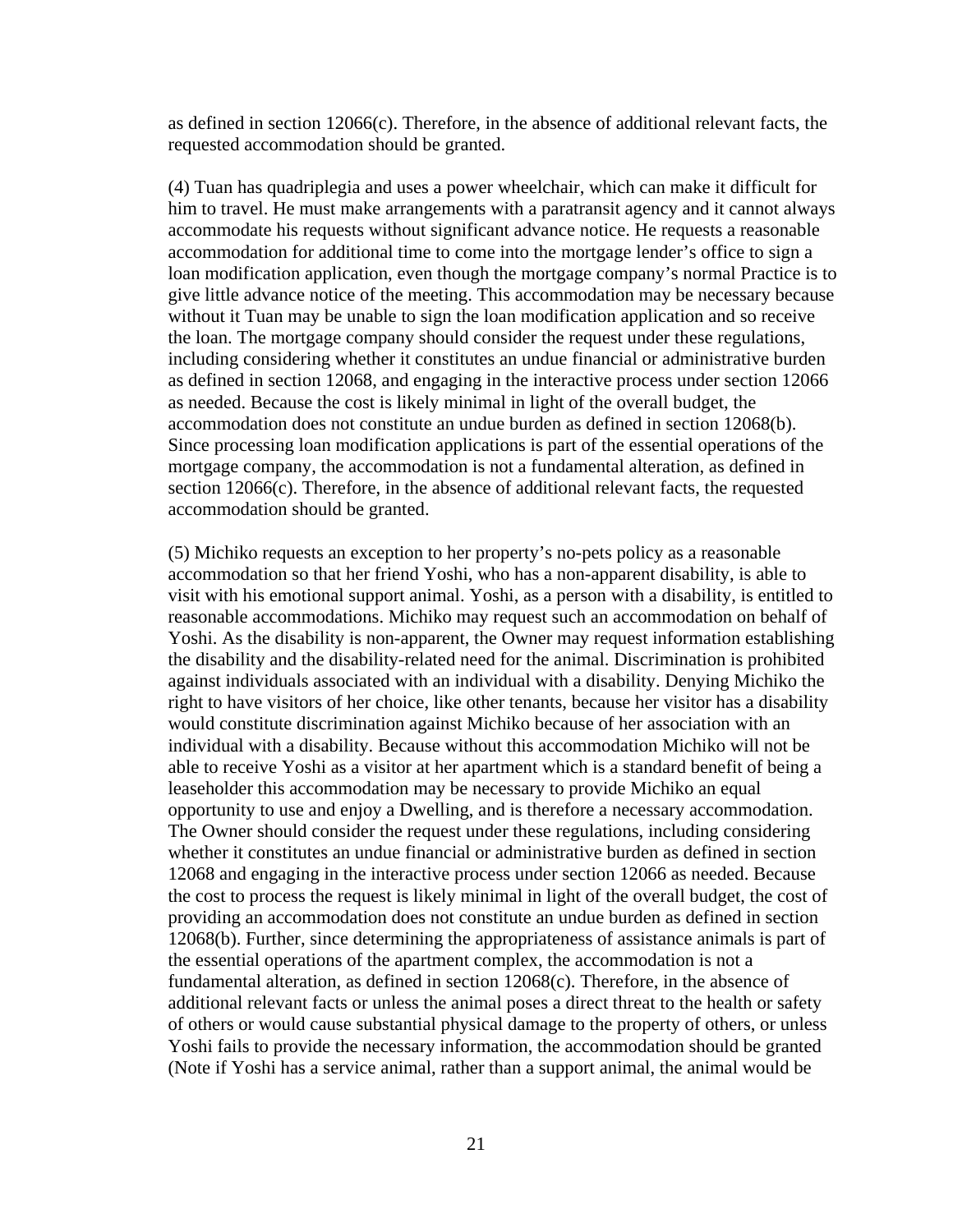permitted pursuant to subsection 12070(b) without the need to request an accommodation.)

(6) Marita wants to install a ramp to enable her son, who uses a wheelchair, to enter and leave her house without assistance. Given the small lot, the ramp will extend slightly beyond the permitted set-back requirements on Marita's lot but will still be within Marita's property line and will not cross a public right of way. Marita requests a reasonable accommodation from the city to modify the city's policy or ordinance regarding set-back requirements on her property. Because without the ramp Marita's son would not be able to use the house like any other dweller (coming and going without assistance), this accommodation is necessary to afford him an equal opportunity to use and enjoy a Dwelling. The city should consider the request under these regulations, including considering whether it constitutes an undue financial or administrative burden as defined in section 12068, and engaging in the interactive process under section 12066 as needed. Because the cost of processing and permitting her request is likely minimal in light of the city's overall budget, the accommodation does not constitute an undue burden as defined in section 12068(b). Since reviewing Building alterations is part of the essential operations of the city, the accommodation is not a fundamental alteration, as defined in section 12068(c). Therefore, in the absence of additional relevant facts, the requested accommodation should be granted. The city should not charge Marita a fee for processing her request, whether or not it is granted, under section  $12069(a)(1)$ . (Note that reasonable accommodations may also be available to Marita if the ramp did extend beyond her property line into a public right of way, but a further interactive process might be warranted on those specific facts).

(7) Teresa lives in a second floor apartment in a medium-sized apartment Building with a single elevator that was working when she moved in. Last month her leg was amputated and she now uses a wheelchair. The elevator in the Building is broken. Teresa cannot leave her home without assistance on the stairs. She requests that the Owner expedite repairs to the elevator and offer her the first available ground floor unit. Her request is necessary because there is a nexus between Teresa's disability and her request; without the requested accommodations she will not be able to access her unit using the common area. The Owner should consider the request under these regulations, including considering whether it constitutes an undue financial or administrative burden as defined in section 12068 and engaging in the interactive process under section 12066 as needed. Because the cost is likely not burdensome in light of the overall budget of the medium sized apartment building, and would be required by law as part of the Owner's obligation to maintain the apartment, the accommodation does not constitute an undue burden as defined in section 12068(b). Since making repairs is part of the essential operations of the apartment complex, the accommodation is not a fundamental alteration, as defined in section 12068(c). See, section 12068(b)(6). Therefore, in the absence of additional relevant facts, the requested accommodation should be granted. Depending on the time it takes to repair the elevator, or particular difficulties for Teresa, additional accommodation requests may be made that would need to be considered.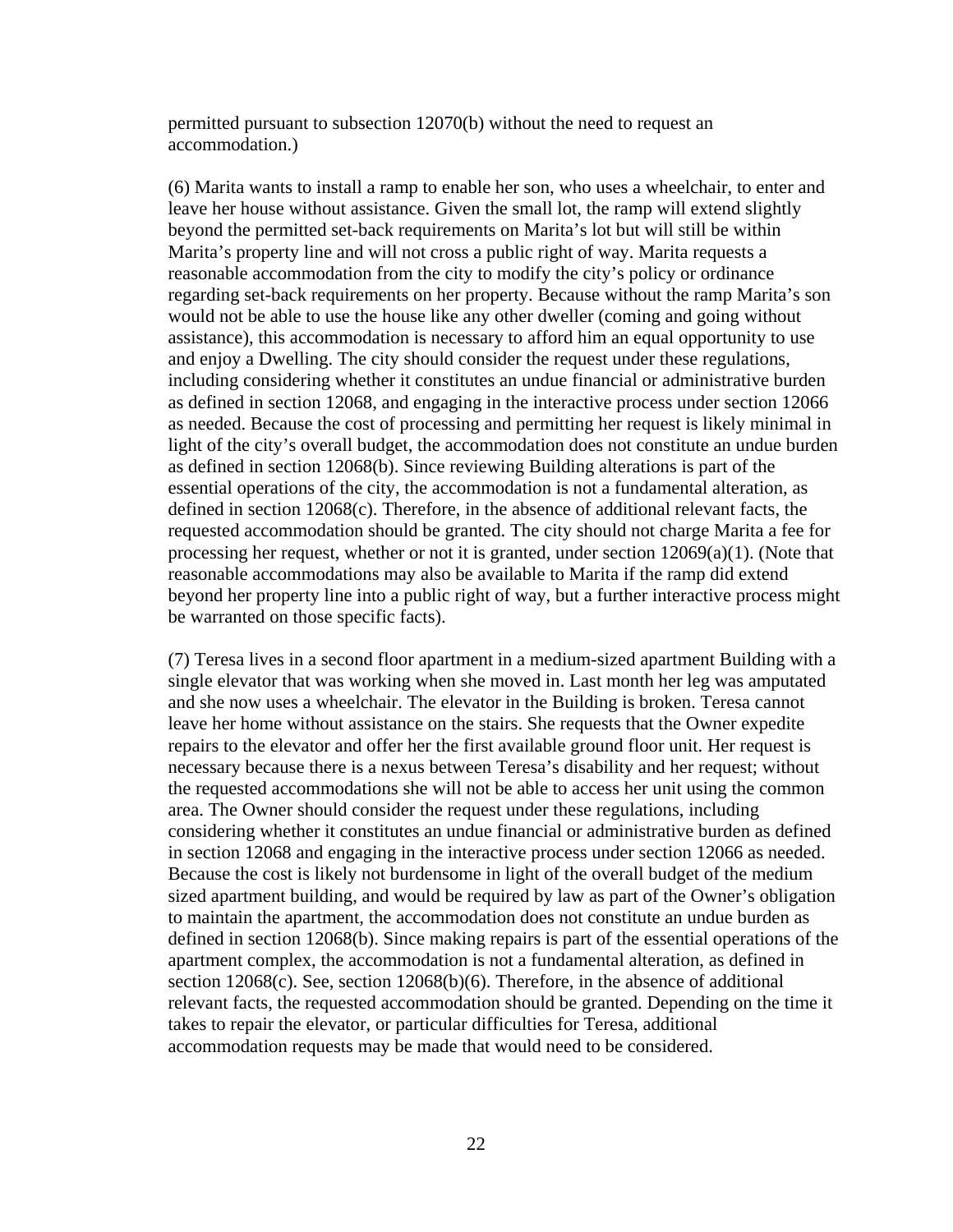Note: Authority cited: Section 12935(a), Government Code. Reference: Sections 12920, 12921, and 12955, Government Code; *Auburn Woods I Homeowners Ass'n v. Fair Employment and Housing Com'n* (2004) 121 Cal.App.4th 1578.

§ 12070. Assistance Animals.

(a) Assistance Animals include Guide Dogs, Signal Dogs, Service Dogs, Service Animals, and Support Animals as defined in section 12057.

(b) Persons, including tenants, occupants, invitees, Owners, and others, are permitted to have Service Animals in all Dwellings (including Common Use and Public Use Areas), Residential Real Estate, and other Buildings involved in Residential Real Estate transactions, subject to the restrictions set forth in subsection (d) below. The only permissible questions that can be asked of an individual to determine if the animal is a Service Animal are: 1) "Are you a person with a disability?" and 2) "What is the disability-related task the animal has been trained to perform?" It is not permitted to ask the person with the disability to demonstrate the task.

(c) Persons with disabilities who have a Support Animal may request a reasonable accommodation related to the individual's need for the Support Animal in Dwellings (including Common Use and Public Use Areas) and Residential Real Estate, and other Buildings involved in Residential Real Estate transactions.

(1) The standards, procedures, and defenses in section 12065 for evaluating a request for a reasonable accommodation apply to a request to have a Support Animal as a reasonable accommodation.

(2) A Support Animal certification from an online service that does not include an individualized assessment from a medical professional is presumptively considered not to be information from a reliable third party under section 12067. An individualized assessment means an assessment based on information that demonstrates that the individual has a disability, describes the needed accommodation (including the species of animal), and describes the relationship between the individual's disability and how the requested accommodation would enable the individual with a disability equal opportunity to use and enjoy a Dwelling or Housing Opportunity. A Person provided with such a certification must provide an opportunity to the individual requesting the accommodation to provide additional information that meets the requirements of section 12067 before denying a request for reasonable accommodation.

(d) Provisions applicable to all Assistance Animals include:

(1) A person with an Assistance Animal may also be covered by other legal obligations relating to Assistance Animals, such as the American with Disabilities Act, section 504 of the Rehabilitation Act, Civil Code section 51, and Government Code 11135, which include additional requirements or prohibitions relating to Assistance Animals, and may further restrict the nature and type of inquiry that may be made concerning assistance animals;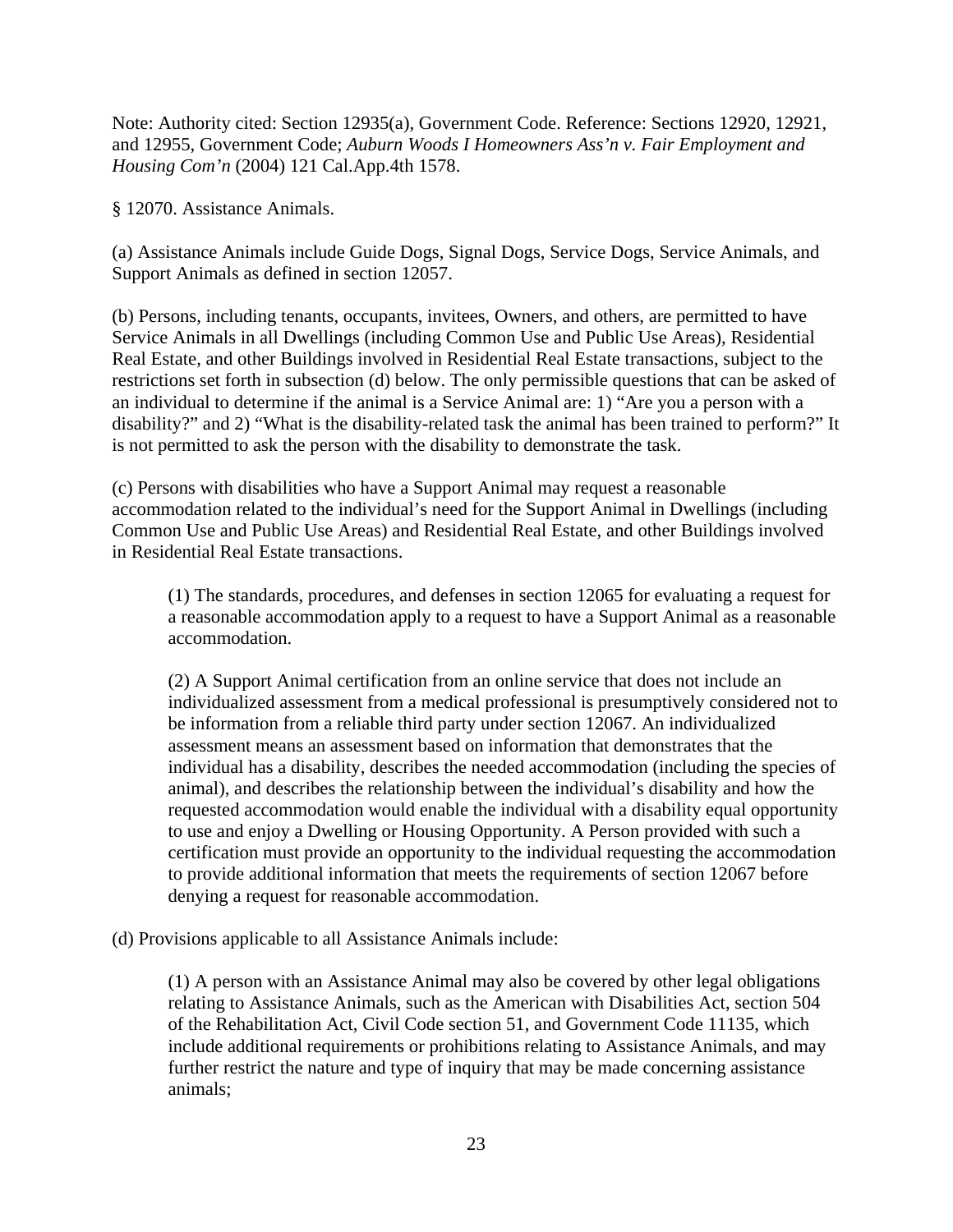(2) A person with an Assistance Animal shall not be required to pay any pet fee, additional rent, or other additional fee, including additional security deposit or liability insurance, in connection with the Assistance Animal;

(3) A person with an Assistance Animal may be required to cover the costs of repairs for damage the animal causes to the Premises, excluding ordinary wear and tear;

(4) A person may have more than one Assistance Animal. Each animal must be individually determined to meet the requirements in this Article. In subsequent requests, the Person considering the request may consider whether the cumulative impact of multiple animals in the same Dwelling Unit, constitutes an undue burden or fundamental alteration;

(5) No breed, size, and weight limitations may be applied to an Assistance Animal (other than specific restrictions relating to miniature horses as service animals under the Americans with Disabilities Act);

(6) Reasonable conditions may be imposed on the use of an Assistance Animal to ensure it is under the control of the individual with a disability or a person who may be assisting the individual with a disability, such as restrictions on waste disposal and animal behavior that may constitute a nuisance, so long as the conditions do not interfere with the normal performance of the animal's duties. For example, a leash requirement may interfere with the ability of a guide dog, signal dog, or service dog to assist an individual, in which case the animal may be under voice control or otherwise responsive. Similarly, a "no noise" requirement may interfere with a dog's job of barking to alert a blind person to a danger or someone at the door, but incessant barking all night long or when the person is not at home may violate reasonable restrictions relating to nuisance. Any such conditions may not be more restrictive than those imposed upon other animals on the property;

(7) Animal vests, identification cards, or certificates are not in and of themselves documentation of either disability or the need for a reasonable accommodation, other than as set forth in subsection  $(c)(2)$  above:

(8) If an individual with a disability is denied permission to have an Assistance Animal, the person is still entitled to all the rights and privileges that otherwise would have been accorded the person, so long as the person no longer has the Assistance Animal; and

(9) An Assistance Animal need not be allowed if the animal constitutes a direct threat to the health or safety of others or would cause substantial physical damage to the property of others under the following provisions:

(A) In addition to the reasons set out in section 12068 for denial of a request for a reasonable accommodation for a Support Animal, an Assistance Animal may be denied if: